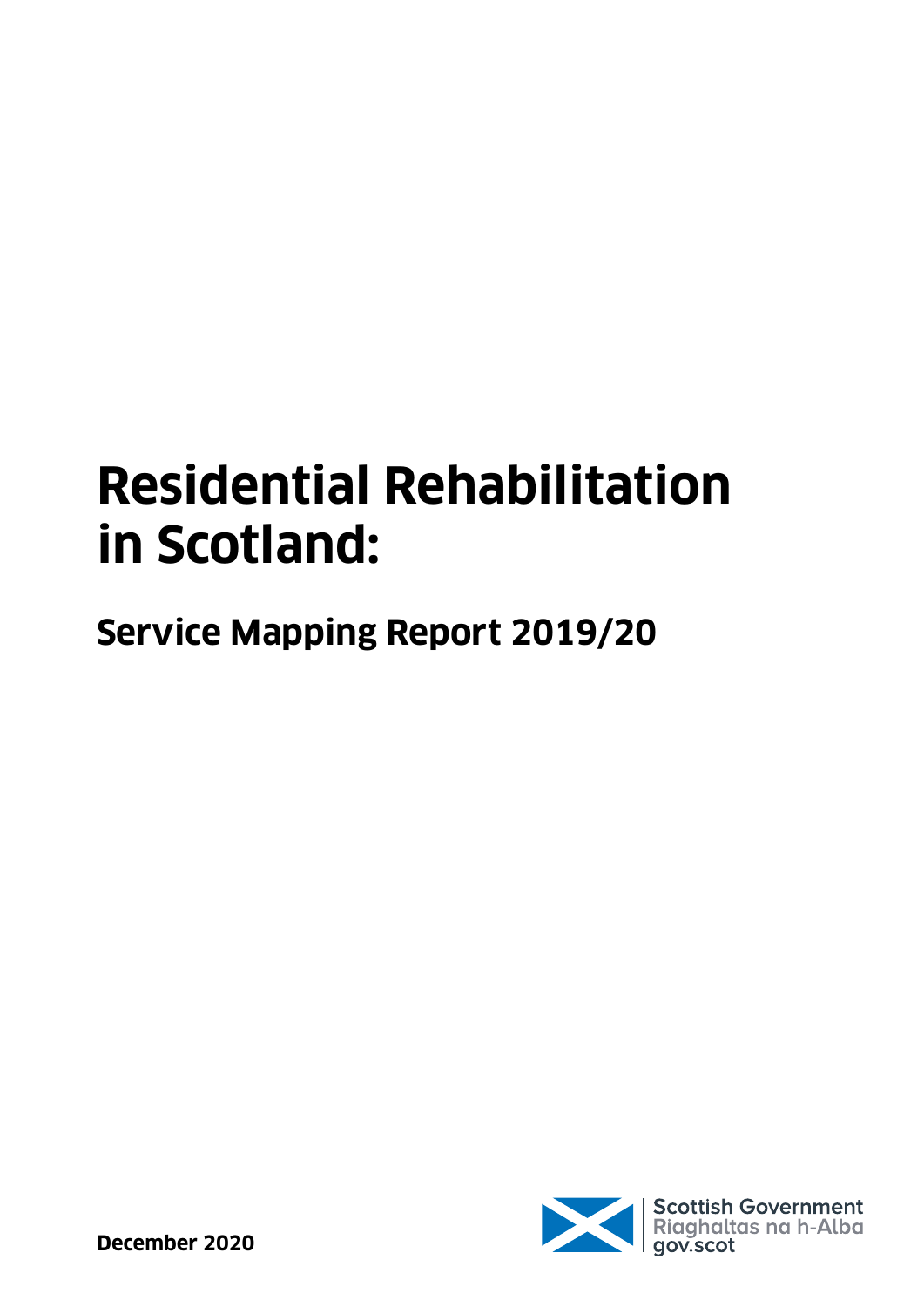### **Residential Rehabilitation in Scotland: Service Mapping Report 2019/20**

Anniek Sluiman and David Baruffati

Health and Social Care Analysis (HSCA)

25th November 2020

### **Executive Summary**

- The mapping exercise found a total of 365 residential rehabilitation beds across 18 facilities across Scotland, with around 100 of these beds estimated to be taken up by those resident outwith Scotland during 2019/20.
- The majority of residential rehab facilities in Scotland are provided by the third sector, with relatively few provided by private or statutory providers. Across these facilities, around half (48%) of the beds/places were provided by third sector organisations, around a third (33%) by private companies, and a small minority (6%) by statutory providers.
- There is wide variation in the range of services, the length of programmes and associated costs across these facilities.
- The majority of facilities have a waiting list for their services, ranging from a few days to a year.
- Aftercare and links to mutual aid and recovery organisations are offered by the majority of surveyed rehabs.
- A wide variety of outcomes tools are utilised across these facilities.
- Residential rehabilitation placements are funded in a number of ways. For the thirteen facilities for which data was available, self-funding contributed over a third (36.8%) of placements in 2019/20. Around a quarter (27.4%) were funded by Social Security payments and charitable funding, while private insurance was used to fund around one in five (22.0%) places. Alcohol and Drug Partnerships (ADPs) funded little more than a tenth (13.2%) of those accessing beds across the surveyed facilities.
- ADPs reported a number of different funding arrangements with the NHS and local authorities, and a variety of partnerships with specific residential rehab facilities.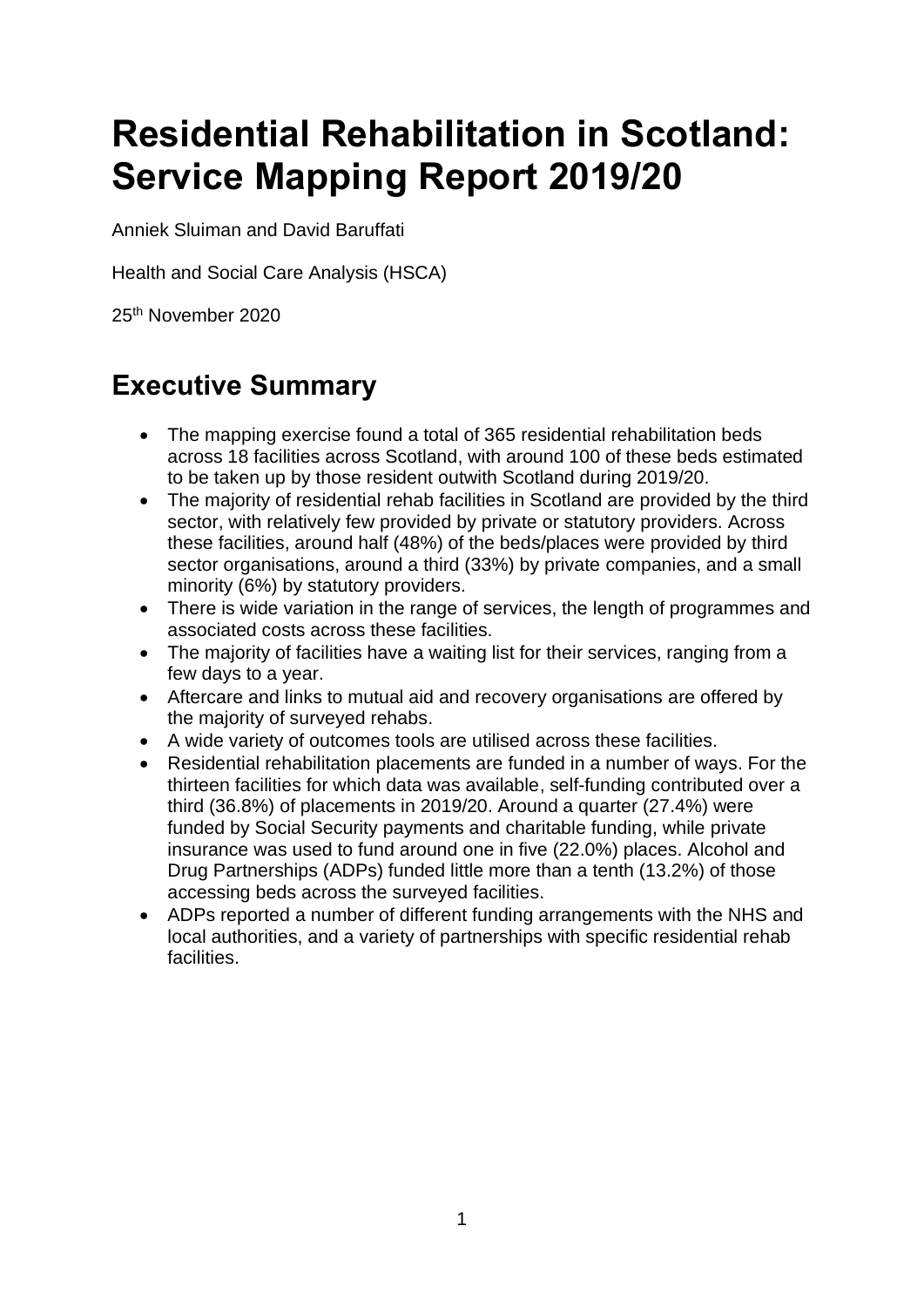### **1. Mapping of Residential Rehabilitation Provision in Scotland**

#### **1.1 Background and Context**

Harmful alcohol and drug use remain high in Scotland compared with similar countries. It is a challenge to reliably estimate the size and scale of problematic alcohol and drug use. However, the most recent prevalence study estimated that around 57,300 individuals aged between 15-64 were engaged in problematic use of opiates and/or benzodiazepines in Scotland<sup>1</sup>, and it is estimated that between 4% and 6% of the adult population have possible alcohol dependency<sup>2</sup>. This means that it is likely that we all have someone in our life who has experienced these challenges.

Across Scotland, there were around 40,000 referrals to drug and alcohol treatment in 2019/20<sup>3</sup>. It is estimated that less than 5% of all referrals for drug and alcohol treatment are for residential rehab.

#### **1.2 Number and definition of Residential Rehabilitation Services in Scotland**

**A scoping exercise identified a total of 18 residential rehabilitation and specialist supported accommodation services in Scotland for problem drug and harmful alcohol use.** This scoping exercise involved discussion with key stakeholders and an online search. Residential rehabilitation was defined as facilities offering programmes which aim to support individuals to attain an alcohol or drugfree lifestyle and be re-integrated into society, and which provide intensive psychosocial support and a structured programme of daily activities which residents are required to attend over a fixed period of time.

It became clear during our investigations that the distinction between residential rehabilitation and many supported accommodation services is difficult to make<sup>4</sup>. The decision was made to adopt an inclusive approach, and therefore six specialised supported accommodation facilities were included in this scoping exercise (Benaiah; Hebrides Alpha Project; The Haven; Safe As Houses Project; Sunnybrae;

treatment services in Scotland. Available at: [http://www.healthscotland.com/uploads/documents/24408-](http://www.healthscotland.com/uploads/documents/24408-AssessingTheAvailabilityOfAndNeedForSpecialistAlcoholTreatment.pdf)

[AssessingTheAvailabilityOfAndNeedForSpecialistAlcoholTreatment.pdf](http://www.healthscotland.com/uploads/documents/24408-AssessingTheAvailabilityOfAndNeedForSpecialistAlcoholTreatment.pdf)

<sup>1</sup> Prevalence of Problem Drug Use in Scotland (Mar. 2019). *Prevalence of Problem Drug Use in Scotland: 2015/16 Estimates.* Available at: [https://www.isdscotland.org/Health-Topics/Drugs-and-](https://www.isdscotland.org/Health-Topics/Drugs-and-Alcohol-Misuse/Publications/2019-03-05/2019-03-05-Drug-Prevalence-2015-16-Report.pdf)[Alcohol-Misuse/Publications/2019-03-05/2019-03-05-Drug-Prevalence-2015-16-Report.pdf](https://www.isdscotland.org/Health-Topics/Drugs-and-Alcohol-Misuse/Publications/2019-03-05/2019-03-05-Drug-Prevalence-2015-16-Report.pdf) <sup>2</sup> Clark, I. & Simpson, L. (Nov. 2014). Assessing the availability of and need for specialist alcohol

<sup>&</sup>lt;sup>3</sup> Public Health Scotland (Jun. 2020). National drug and alcohol treatment waiting times. Available at: https://beta.isdscotland.org/media/4821/2020-06-30-datwt-report.pdf

<sup>4</sup> Specialised supported accommodation facilities also 'support individuals to attain an alcohol or drugfree lifestyle and be re-integrated into society, and provide intensive psychosocial support and a structured programme of daily activities which residents are required to attend over a fixed period of time'. They differ from residential rehab facilities in that they typically do not offering professional medical support in-house (often engaging in established links with external health professionals).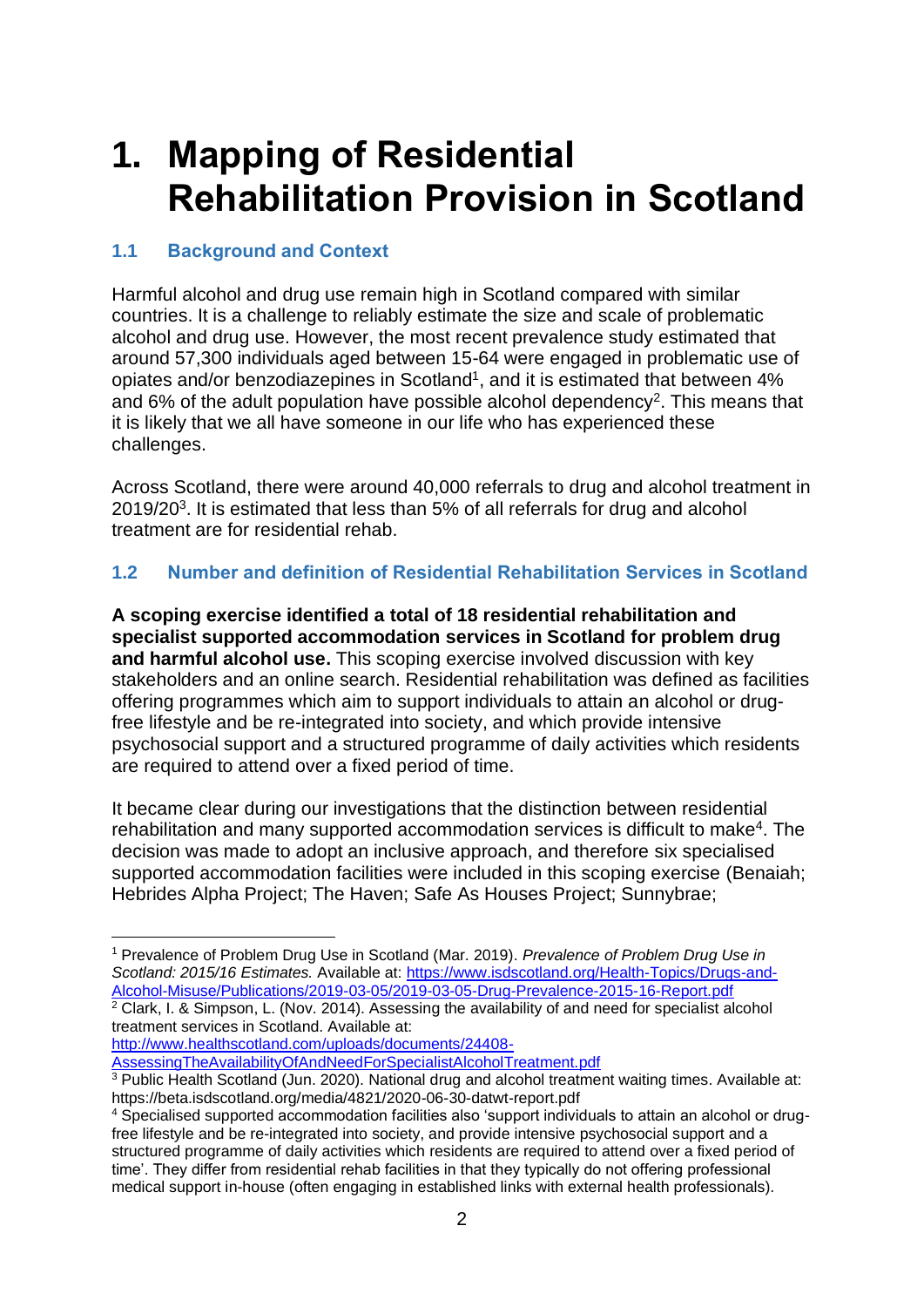Whitchester House). Throughout this document, the term 'residential rehabilitation' or 'rehab' is used throughout this document to refer to both of these service types. Residential crisis services or general supported accommodation services were not included in the list. A full list of organisations included is available in Appendix I.

#### **A survey<sup>5</sup> was distributed to all 18 of these organisations. 13 (72%) of these facilities had completed the survey in the month prior to the 23/11/2020 closing date**<sup>6</sup> **. These 13 facilities contribute the majority of beds/referrals across Scotland**.

Of the 18 residential rehab facilities identified by the mapping exercise, over three quarters (78%, n=14) provided rehabilitation from individuals experiencing issues with drugs and/or alcohol. Three – King's Court, and the two Jericho Houses in Greenock (Bank Street and Shankland Road) – placed sole focus on rehabilitation from problem drug use, while Jericho House Dundee was the only facility to focus solely on alcohol.

Just over half (56%, n=10) of the 18 facilities admitted those of any gender, while two of these suggested that they can provide gender specific support. Five facilities admitted only men, while two admitted only women. One (Benaiah) allowed women with children to stay with their children during the duration of the programme.

#### **1.3 Provider Types**

These 18 residential rehabilitation services are provided by a mix of public, private and third sector organisations. **Voluntary or not-for-profit providers contributed the majority of residential rehab and specialised supported accommodation services in Scotland (78%, n=14), with the remaining provided by private (17, n=3) and statutory (6%, n=1) providers.**

The 13 residential rehab facilities who completed the mapping survey were also spread across the public, private and third sectors. Of the 13 facilities who completed the survey;

• **10 (77%) are voluntary or not for profit** - Benaiah; Hebrides Alpha Project; Jericho House, Dundee; Jericho House Greenock (Bank Street); Jericho House Greenock (Shankland Road); The Haven; Phoenix Futures Scottish Residential Service; Safe As Houses Project; Sunnybrae and Whitchester House;

<sup>&</sup>lt;sup>5</sup> The survey consisted of 22 questions, comprising of a range of multiple choice, single-select dropdown and open-ended questions. A number of facilities were contacted by phone to clarify their responses.

<sup>&</sup>lt;sup>6</sup> Completed surveys were received for; Abbeycare Scotland (Abbeycare UK Ltd); Benaiah (Teen Challenge UK); Castle Craig Hospital (Castle Craig); The Haven, Kilmacolm (The Haven); Hebrides Alpha Project (Hebrides Alpha Project); Jericho House (Dundee); Jericho House Greenock (Bank Street) & Jericho House Greenock (Shanland Road) (Jericho Society); Lothians and Edinburgh Abstinence Programme (LEAP) (NHS Lothian); and Phoenix Futures Care Home (Phoenix Futures); Safe as Houses Project (Alternatives); Sunnybrae (Teen Challenge UK); Whitchester House (Teen Challenge UK). Survey data was not available for the following facilities; Beechwood House & CrossReach Residential Recovery Service (Church of Scotland); King's Court (Maxie Richards Foundation); The Priory Glasgow (Priory Group); River Garden Auchincruive (River Garden).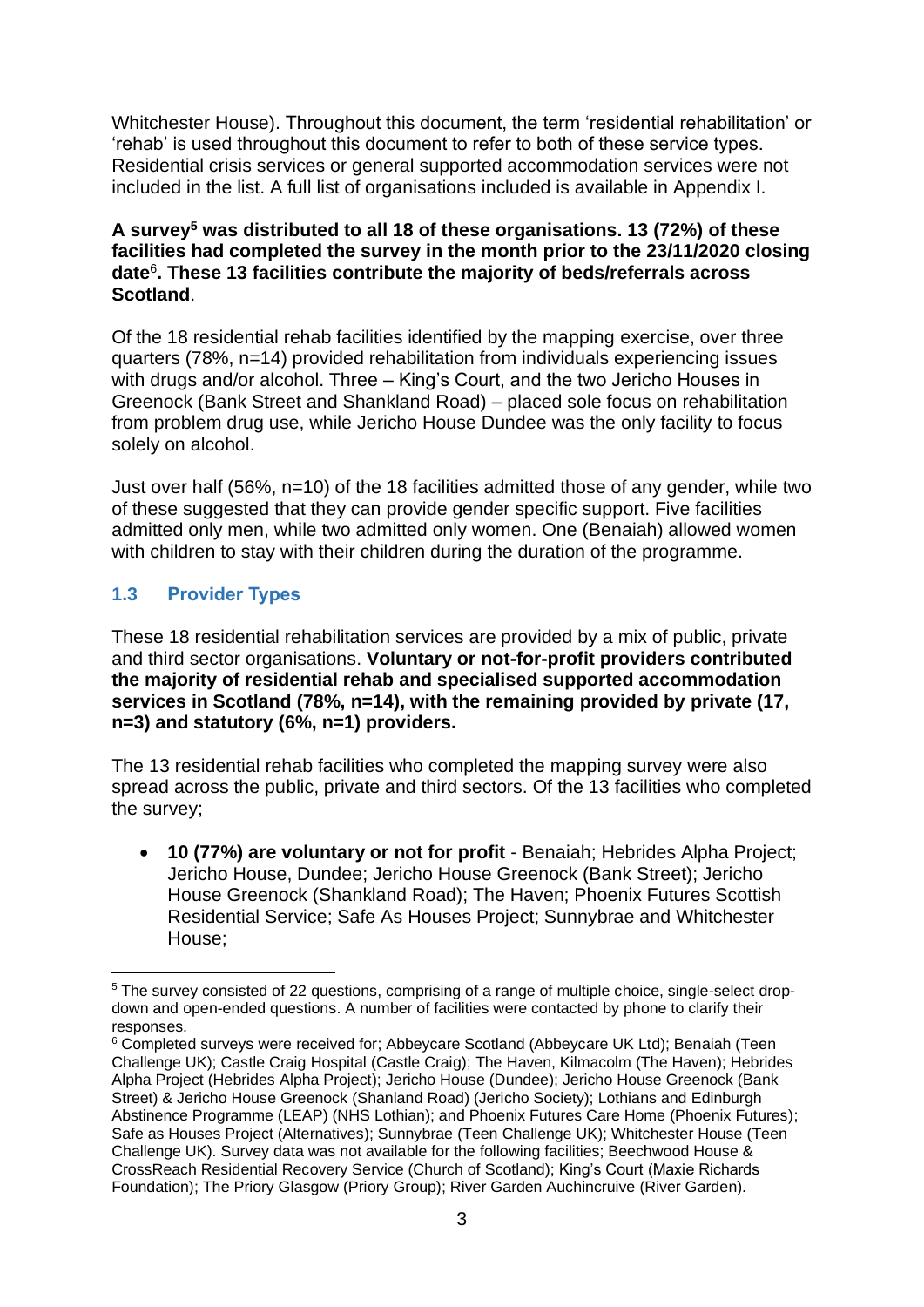- **2 (15%) are private sector** Abbeycare Scotland and Castle Craig Hospital;
- **1 (8%) is a statutory service** (in the form of a partnership between the NHS, City of Edinburgh Council and the third sector) - Lothians and Edinburgh Abstinence Programme (LEAP).

#### **1.4 Geographic Distribution**

The 18 residential rehabilitation facilities mapped by the scoping exercise are distributed across 11 Local Authority areas. Glasgow City was home to the greatest concentration of facilities, with around one in five (22%) of these facilities located within this local authority area.

#### **Figure I – Map of 18 residential rehabilitation facilities across Scotland**



Blue pins: Drug & Alcohol, Orange pin: Alcohol only, Green Pins: Drugs only (Map generated through Google Maps)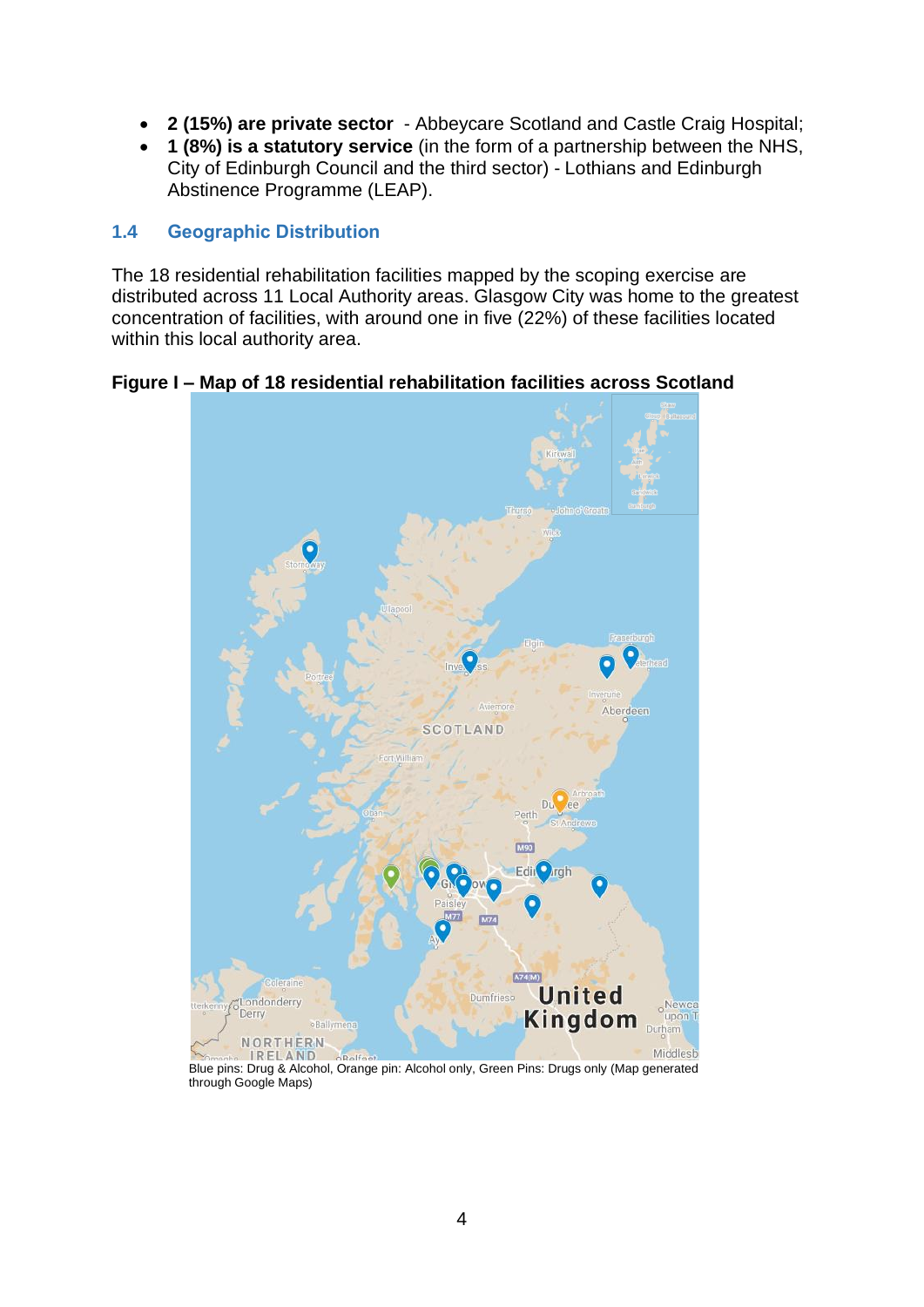- $\bullet$  4 Glasgow City
- $\bullet$  3 Inverclyde
- $\bullet$  2 Aberdeenshire
- $\bullet$  2 Borders
- $\bullet$  1 Argyll & Bute
- $\bullet$  1 City of Edinburgh
- $\bullet$  1 Dundee City
- $\bullet$  1 Highland
- 1 South Avrshire
- 1 South Lanarkshire
- $\bullet$  1 Western Isles

The 13 facilities who retuned completed surveys were spread across 8 Local Authority Areas, with three in Inverclyde, two in the Borders, Aberdeenshire and Glasgow City and one in each of the following; City of Edinburgh, Dundee City, South Lanarkshire and the Western Isles.

#### **1.5 Number of Beds across Scotland**

Data on the number of beds was available for all 18 facilities. **The mapping exercise found a total of 365 beds across these 18 facilities, with an estimated 100 of these places having been taken up by those resident outwith Scotland in 2019/20. <sup>7</sup>** Of this total of 365 beds, **173 were provided by third sector organisations, 122 by private organisations and 22 by statutory organisations.**

**The residential rehabilitation facilities ranged considerably in size.** Castle Craig Hospital, a private provider, was by far the largest, making up over a quarter of the total provision with 101 beds (albeit having been reduced to half capacity (50 beds/places) for much of 2020 due to COVID-19 restrictions). However, less than one in six of these places were estimated to be filled by those resident in Scotland in 2019/20 (albeit with a greater proportion of Scottish residents from March 2020 due to the impact of COVID-19 on international admissions). The smallest (Maxie Richards Foundation's King's Court) has five places. Most facilities were relatively small with Castle Craig the exception; the next largest (Safe As Houses Project) was around a third of its size, with 36 beds, with two-thirds (67%, n=12) of facilities having fewer than 20 beds.

#### **1.6 Staff Numbers at Each Facility**

The 13 facilities who returned completed surveys each employed a considerably different make-up of staff (whole-time equivalent, WTE), depending on their size and on the nature of the services which they offered.

• **Doctors** - Four of the facilities employed doctors, with WTE ranging from 1 to 5 (average 2.1). Two facilities described holding contracts with their local medical practices for the support of detox and medical needs.

<sup>&</sup>lt;sup>7</sup> While one facility stated in their survey that they have 110 beds, telephone conversation with the organisation highlighted that only 92% (n=101) of these beds were used by those experiencing drug and alcohol addiction (with the others used by those experiencing other addictions). Further telephone conversations highlighted that around 14% of those using their service in 2019 were Scottish residents, with a large proportion of those attending the facility arriving from overseas. Furthermore, another facility suggested in telephone conversation that around 40% of those attending their facility were Scottish residents. One further facility had around six places funded by local authorities across the rest of the UK.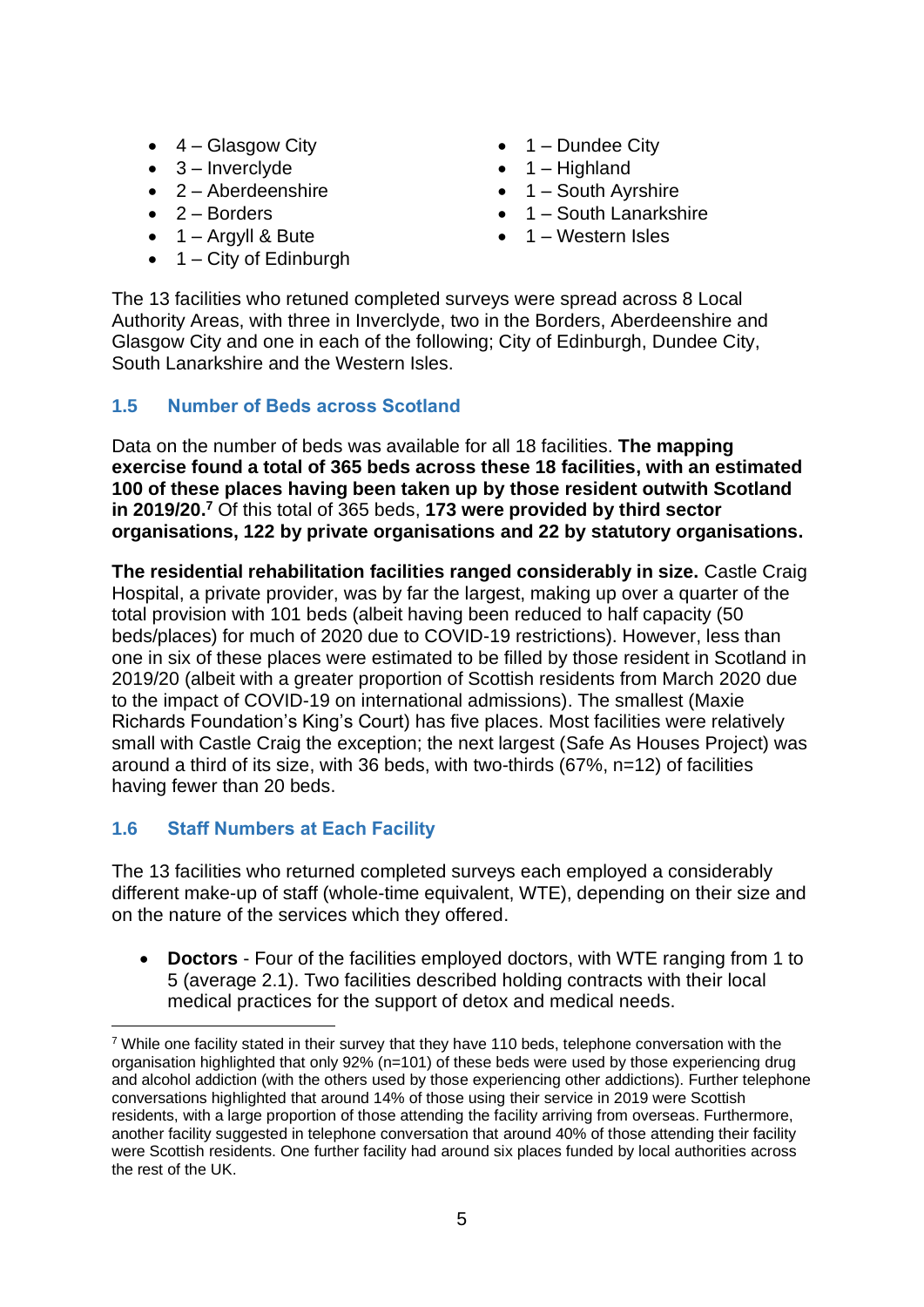- **Nursing Staff** Three of the facilities employed nursing staff, with WTE ranging from 2 to 25 (average 8.75). Two facilities again described having nursing needs supported as required by local medical practices.
- **Ancillary Health Professionals** *-* Seven facilities employed ancillary health Professionals, with substantial variation in WTE from 5 to 21 (average 10.8).
- **Support Staff** *-* Eleven of the facilities employed support staff. Again, these varied considerably from 2 to 34 WTE (average 11.8).
- **Other Staff** *-* Other staff were employed by five of the agencies. One stated that these included various trained sessional support staff to cover staff absences as required.

#### **1.7 Duration of Programmes at Each Facility**

**The programmes offered by the facilities ranged considerably in length, typically depending on the nature of the programmes.** The shortest minimum programme length – 5 weeks – was for the core programme at one facility (residents then have the option of moving to their extended care facility where they can stay for a number of months). Four facilities stated that they had a minimum stay of 44 weeks. It is worth noting that all of the surveyed facilities require a minimum length of stay. The programme offered by one facility was described as being open ended after an initial 3-4 month stay in their main residential unit.

#### **1.8 Waiting Lists & Waiting Times**

**All but one of the facilities had a waiting list for their programmes (with one of these facilities only having a waiting list for some of their programmes). Those with waiting lists described waits ranging from a few days to a year, with waiting times within each organisation often depending on availability.** Two stated that their average waiting times had been extended substantially due to capacity reduction caused by COVID-19.

These waiting lists operated in a number of ways.

- **Motivation** Six facilities described admission as hinging on assessments of commitment or motivation to recovery. Three of these require individuals on the waiting list to phone the facility on a daily basis to indicate motivation.
- **First-Come First Served** Six facilities described operating on a first-comefirst-served basis as a space becomes available, one of whom assesses individuals within three-weeks of referral and engages them in preparation for rehab, including weekly group work. One of these reserved a bed space for emergency admissions, while another gives medical priority in certain cases.
- **Greater Vulnerability & Need** Four facilities described prioritising individuals with greater vulnerability and need, including the prioritisation of those in life-threatening condition/circumstances.

#### **1.9 Numbers Starting Residential Rehab Placements during 2019/20**

**A total of 1160 individuals started placements across the 13 facilities for which data was available during 2019/20, with those resident in Scotland making up**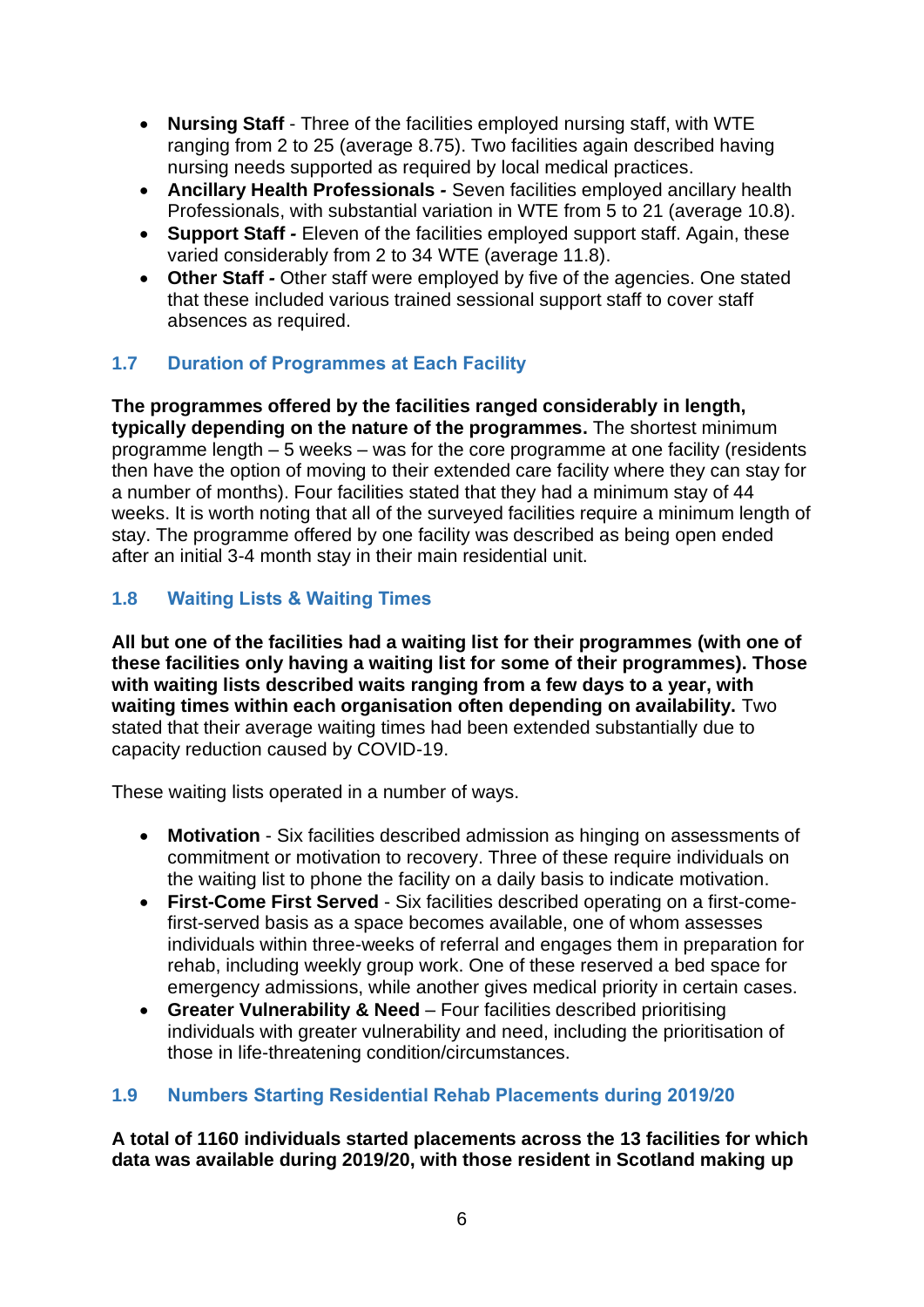**an estimated 655 of this total<sup>8</sup> . Again there was substantial variation in the numbers accessing each facility, primarily due to the differing capacity and programme lengths across these facilities.** The greatest number of individuals starting a placement at a particular facility was 407 (with 57 of these individuals estimated to be previously resident in Scotland) while the fewest was 11. **Of the total of 1160 individuals starting placements across these 13 facilities, 56.6% (n=656) attended private facilities, 36% (n=420) attended rehabs provided by third sector organisations and 7.2% (n=84) attended the statutory facility.**

**It is estimated that a total of around 1340 individuals started a residential rehabilitation placement across all 18 facilities identified by the mapping survey in 2019/20, with an estimated 830 of these having been resident in Scotland prior to their placement.** These estimates were calculated by extrapolating the ratio of beds to individuals starting residential rehab placements across the 13 facilities for which data was available to all 18 facilities. This estimate must be treated with caution, however, given the lack of data on programme lengths for a number of the facilities for which complete data was not available.

**It is important to highlight that that the two rehab facilities with the greatest number of residents in 2019/20 were the two private providers.** The not-for-profit provider with the greatest number of individuals starting residential rehab placement in 2019/20 had less than half the total starting placements (n=108) of the private provider with the least placements (n=249), albeit with only 40% of the private provider's total (n=100) having been resident in Scotland prior to placement.

#### **1.10 Cost Per Case**

**The cost per case varied substantially across these 13 facilities, depending both on the nature of programmes offered and the funding model of the facility.** The total cost for the minimum programme length across these facilities ranged from £4,615 for the 13 week core programme at one facility, to around £30,000 for the 44 week minimum stay at another. The average total cost for the minimum stay across these facilities was £17,774. The weekly cost ranged widely, from £335 per-person per-week (pppw) to £3,489 pppw, with an average of £902 pppw. These figures should be read with caution, as there is a chance that the survey question was misinterpreted as seeking a cost to the institution to provide rehabilitation programmes for each individual as opposed to a cost to the individual accessing their services. However, the margin between these two figures is likely to be small, particularly among the non-profit facilities. The list presented below displays the wide variation in both the total cost for the minimum stay and the across each facility.

- £17,445 for a 5 week programme (£3,489 pppw);
- £18,000 for a 12 week programme (£1,500 pppw);
- £18,744 for a 24 week programme (£781 pppw);
- £19,000 for a 26 week programme (£731 pppw);

<sup>&</sup>lt;sup>8</sup> These figures have been calculated from the estimates provided by three facilities known to have a substantial number of international residents regarding the proportion of individuals using their services in 2019/20 who are Scottish residents.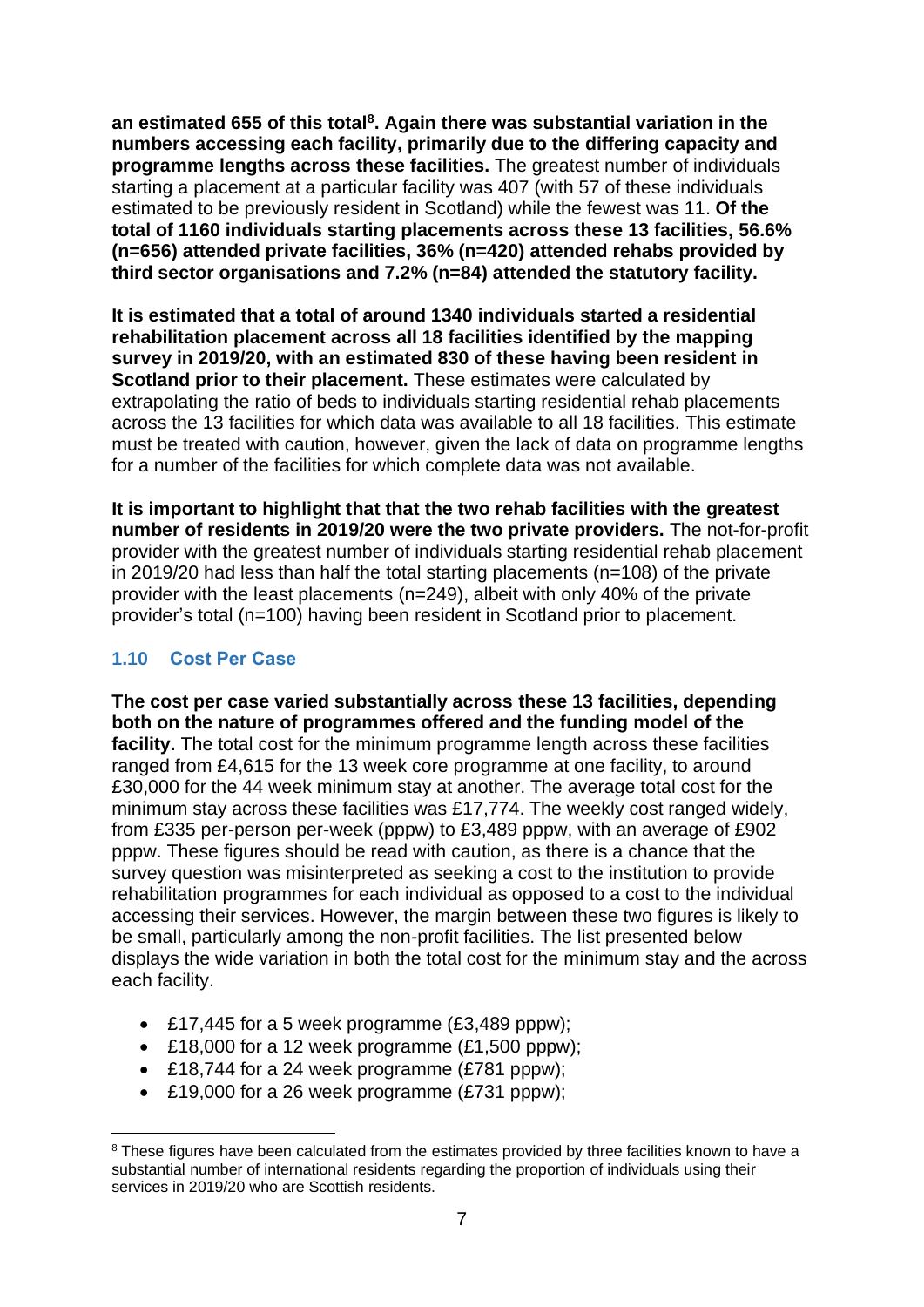- £30,000 for a 44 week programme (£681 pppw);
- £15,600 for a 26 week programme (£600 pppw);
- £25,000 for a 44 week programme (£568 pppw);
- £25,800 for a 44 week programme (£570 pppw);
- £24,900 for a 44 week programme (£565 pppw);
- £6,708 for a 12 week minimum programme, and £13416 for 24 weeks (£559 pppw), with additional detox costing £395 pppw;
- £6,500 for 12 weeks (£542 pppw):
- £4615 for 13 weeks (£355 pppw).

#### **1.11 Admission/Exclusion Criteria**

**All 13 of the facilities stated, by means of an open-text question in the survey, that they maintained at least one criterion for admission or exclusion from their services.** These criteria often hinged on assessments of risk to other residents or to the individual themselves, and on the likelihood of engagement in the rehabilitation programme;

- **Mental Health –** Five of the facilities included mental health conditions within their inclusion/exclusion criteria. Two of these stated that those with significant diagnosed or undiagnosed mental health conditions would not be admitted, while two undertake assessments on individual basis. One stated that they may not admit applicants who had recently attempted suicide or who have a history of self-harm. There is therefore a risk that those with ongoing mental health conditions who are excluded from rehabilitation facilities will also be excluded from mental health services due to continuing substance use.
- **Prescription Medication –** Five of the facilities included prescription medication for mental or physical conditions (primarily anti-psychotic medication and prescribed opioids). One of these did not admit those taking a high dose of these medications, while the others undertook an assessment. One stated that if individuals were on substance prescription, approval from community addiction services was required.
- **Motivation –** The majority of the facilities stated that they required participants to exhibit motivation prior to enrolment, often evidenced by requiring prospective residents to phone the facility on a daily basis.
- **Physical Health –** Two of the facilities stated that those with major physical health issues would be subject to assessment for their compatibility with participation in the recovery programme. One stated that those with significant mobility issues, complex needs requiring specialist or continual care, or incontinence problems would not be accepted.
- **Detox Levels –** Two facilities stated that they have exclusion criteria around detox levels from methadone (40mg), buprenorphine (16g) and diazepam.
- **Homelessness status –** One facility required that applicants are homeless, or at risk of homelessness.
- **Previous community treatment –** Community treatment which hadn't resulted in recovery from addiction was required by one of the services
- **Previous offending**  Previous offending formed part of the inclusion/exclusion criteria of four of the facilities. Three of these explicitly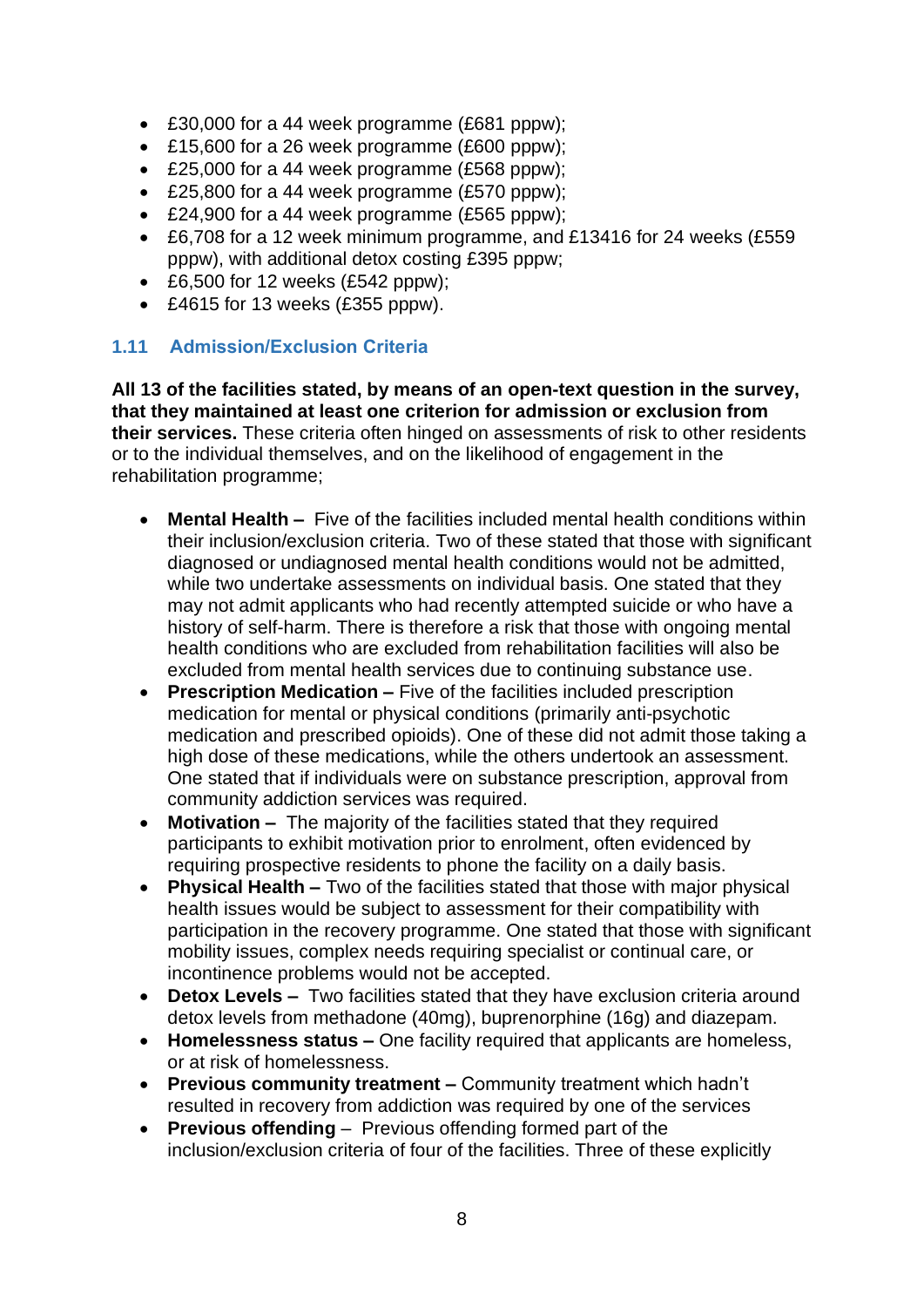mentioned those with criminal convictions for arson, while another singled out sexual offences.

• **Location –** Two rehabs required that applicants are residents of the local authority area.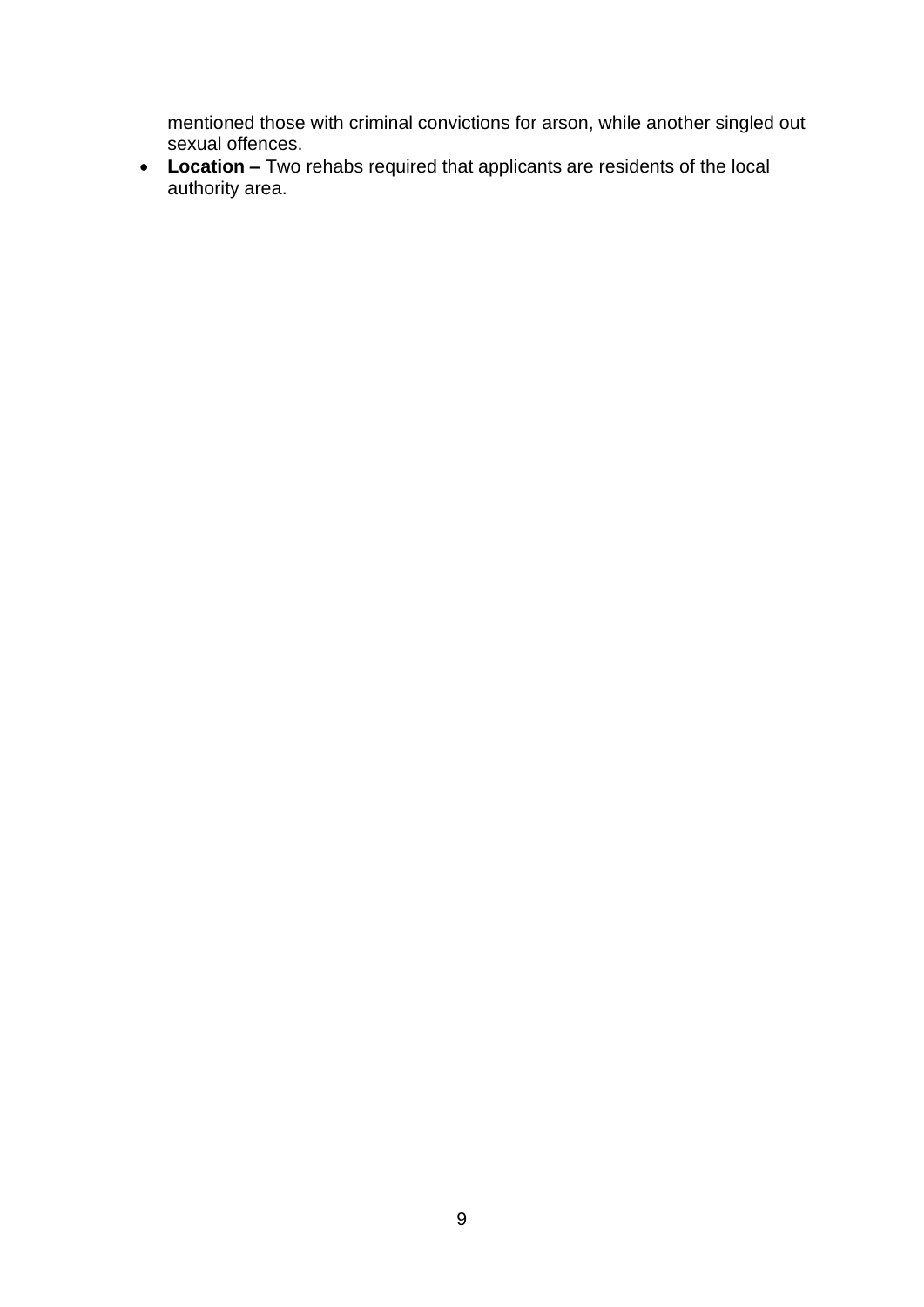## **2. Treatment and Care**

#### **2.1 Programmes Provided**

**A range of programmes were available across these 13 facilities** (Figure 2.1). Typically, the facilities which were classed as residential rehabilitation offered a range of medical and psychosocial programmes provided by in-house medical or mental health professionals, while those classed as specialised supported accommodation offered mostly psychosocial programmes. These figures should be treated with caution, however, as telephone conversations with a number of facilities suggested that there was a significant degree of variability in what individual providers classed as a specific intervention.

- Nine of the thirteen facilities reported offering **Cognitive Behavioural Therapy (CBT)**; **Mental Health Services**, and **Therapeutic Communities.** Among those offering mental health services, a number of facilities offered programmes guided by mental health professionals, while others provided such services informally.
- **Motivational interviewing**, **Trauma Interventions** and a **Family Programme** were each offered by 8 facilities.
- In-house **Detox** and **Medical Care** were each offered by six of the facilities.
- Those who had selected 'other' reported providing a range of different services. Four provided programmes rooted in the **12-step recovery model**. Five facilities reported offering a **holistic rehabilitation programme**. One offered **education, training and employability programmes**, as well as **mindfulness, drama and complementary therapies**. One facility offered a range of services, including **recovery through nature, community engagement, mutual aid, peer mentoring**, and the involvement of various partners offering interventions such as **Move On Creative Writing, and women's/gender specific support.** Another facility **supported detox through community addiction team prescribing.**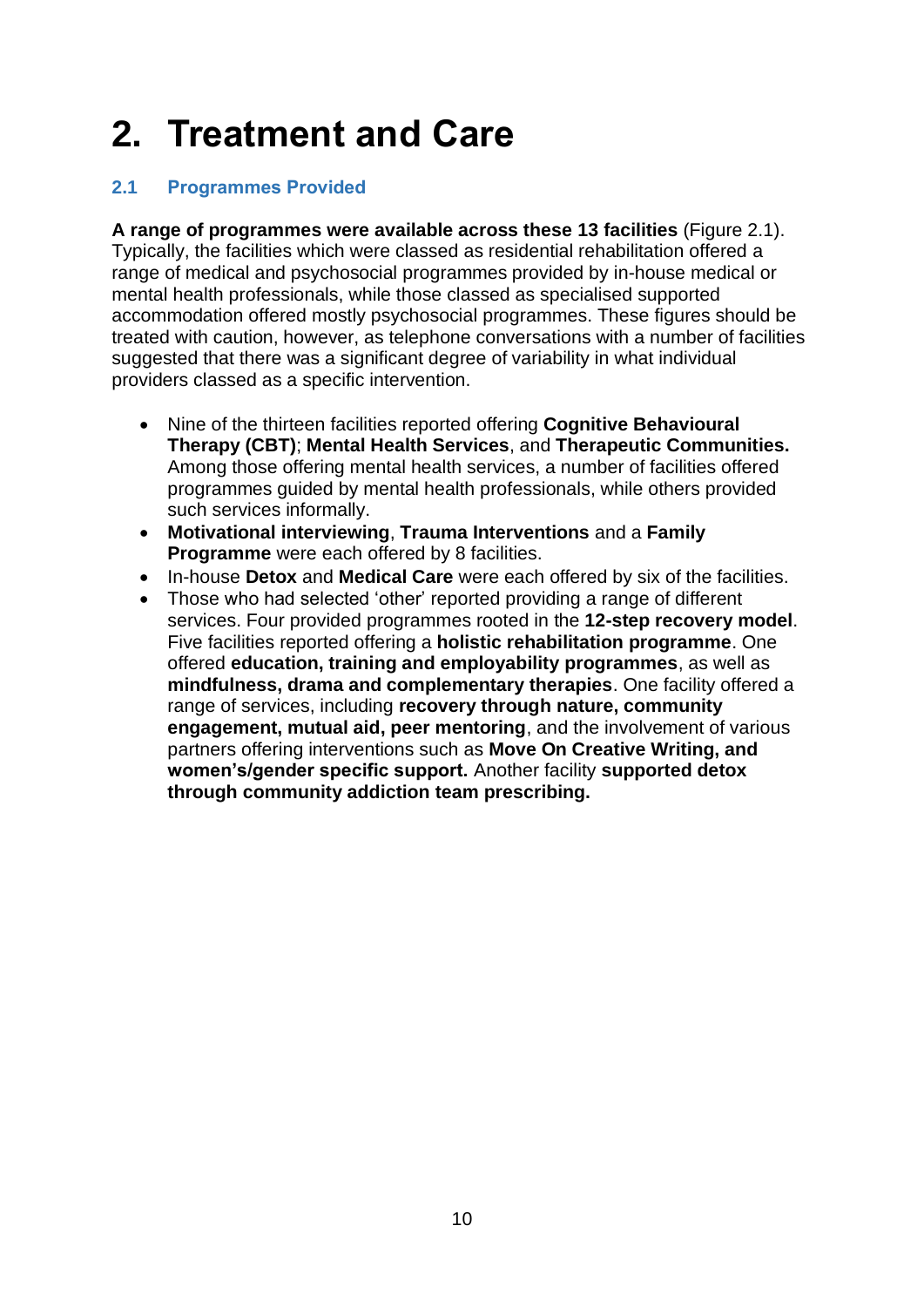#### **Figure 2.1 – Programmes offered by Residential Rehab and Specialised Supported Accommodation Facilities in Scotland 2019/20 (Data from 13 Facilities)**



#### **2.2 Aftercare Provision**

Aftercare provision was available at 11 of the 13 facilities. This provision differed both in nature and duration. Two of the facilities stated that they offered aftercare for a specific period, ranging from 10 weeks to two years, depending on the nature aftercare provided. Four others stated that they provided indefinite support if possible. Two facilities offered formal support by weekly appointment for up to six months, while six facilities reported providing informal support to ex-residents with no time limit, if able to meet their needs.

- **Aftercare Support Groups** were offered by three facilities. Two of these facilities ran these support groups on a weekly basis. One offered eight different groups across two sites for two years post-treatment; four general groups, an intensive group for lapsers/relapses, a women's group, a managing anxiety group, and a mindfulness group. The weekly groups at one facility were provided in two different locations across two local authority areas and via Zoom for admissions from more remote areas. One facility offered support groups both in person (although currently online due to COVID-19) and through social media.
- **Aftercare therapy packages** were offered by two facilities. These involved individual and group therapy sessions undertaken post-treatment.
- **Scatter flats** were available to those attending one of the facilities which linked into their community-based teams and community-based social enterprises. Sixteen beds of recovery supported housing was available for those moving on after residence in another facility. One facility also provides a five-bed recovery house for homeless men who complete their treatment programme.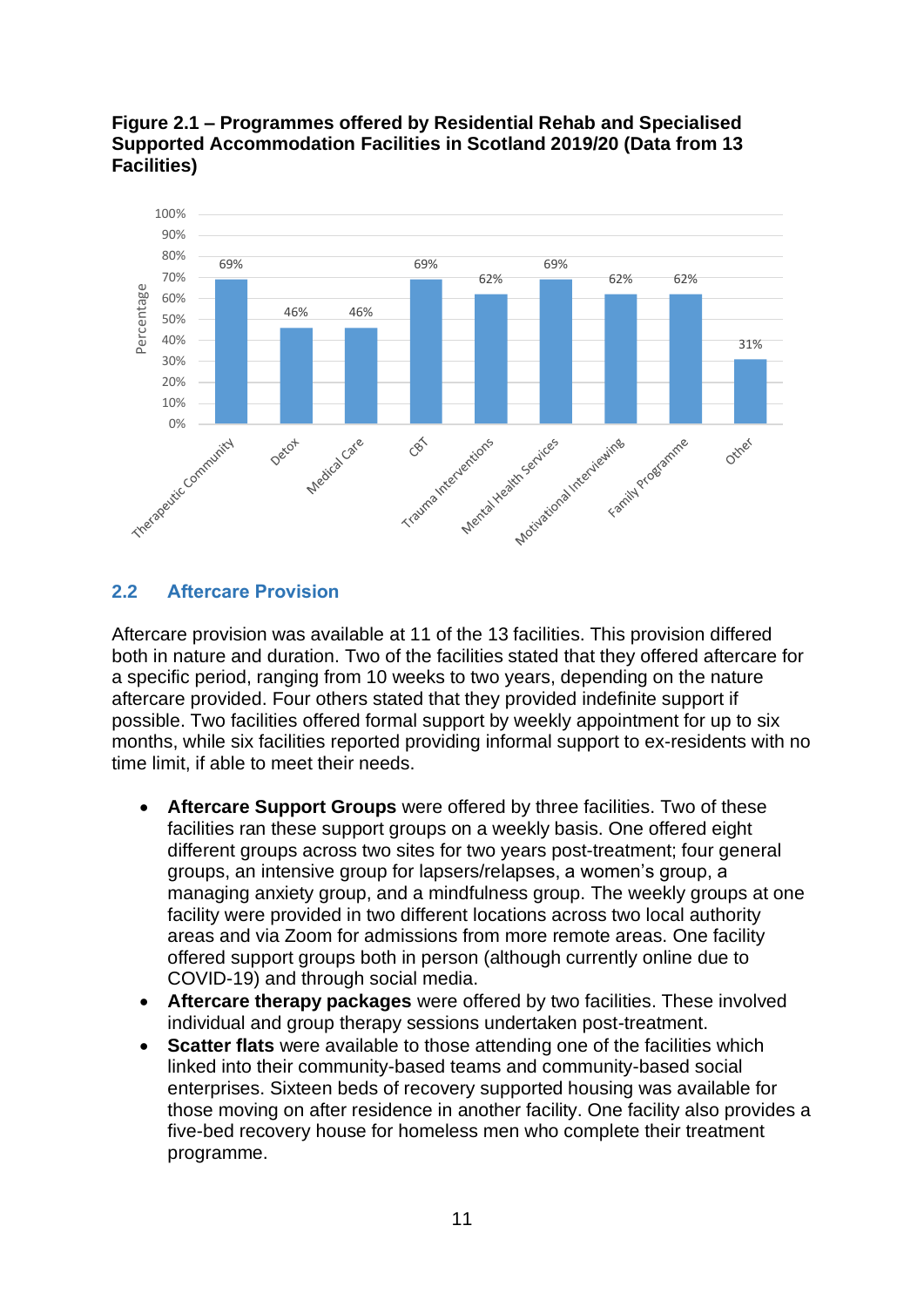#### **2.3 Peer Support and Peer Volunteering**

All 13 of the facilities provide peer support and peer volunteering for those with lived experience of problematic drug or harmful alcohol use. These took varying forms. Figures relating to the take-up of such placements were not provided.

- **Lived Experience in Employee Base -** Ten of the facilities described having varying proportions of their employee base as having lived experience of problem drug or harmful alcohol use. At a number of these facilities, the majority of the staff and volunteers have lived experience of problematic drug or harmful alcohol use;
- **Peer Support and Mentoring -** Peer support programmes and mentor roles were available within two of the facilities;
- **Educational and Training Programmes -** Four facilities offer educational and training programmes. One offers placement opportunities for the Scottish Drugs Forum addiction worker training programme, as well as student placements for Nursing at a local college and Cognitive Behavioural Therapy (CBT) student therapist placements with the Centre of Therapy. One facility offers an accredited 12 week training, employability and education programme centring on a two-hour weekly session with Encompass. The course leads to a qualification at the end of treatment which can be added to the individual's CV. They state that more than 70% of our patients go on to complete the programme post-treatment. One facility also offers an SVQ in Health and Social Care, in conjunction with employment as a paid Trainee Recovery worker or trainee development worker, for some of those who access peer supporter and mentor roles;
- **Employability Support -** Five facilities described offering employability support. One of these offers employment opportunities through their social enterprises. Another facility stated that their peer supporter and mentor roles often lead to paid Trainee Recovery worker or trainee development worker roles (where work experience is combined with the SVQ in Health and Social Care). Trainees who complete this route usually employed in other positions within this organisation or other organisations in the sector.

#### **2.4 Regulatory Frameworks**

All 13 of the facilities operated within regulatory frameworks. Eleven were regulated by the Care Inspectorate (one in conjunction with the Service Level Agreement). Four of these also reported adhering to Scottish Social Services Council (SSSC) Guidelines. One facility was regulated by NHS Governance (with the residential component of their programme regulated by the Care Inspectorate), and another one by Healthcare Improvement Scotland (HIS).

#### **2.5 Measurement of Recovery Outcomes**

All 13 of the facilities monitored recovery outcomes. Five of these facilities reported monitoring recovery outcomes informally – describing maintaining informal contact with those who had left their service and monitoring relapse rates – while the other eight reported using a number of specific tools to measure recovery outcomes;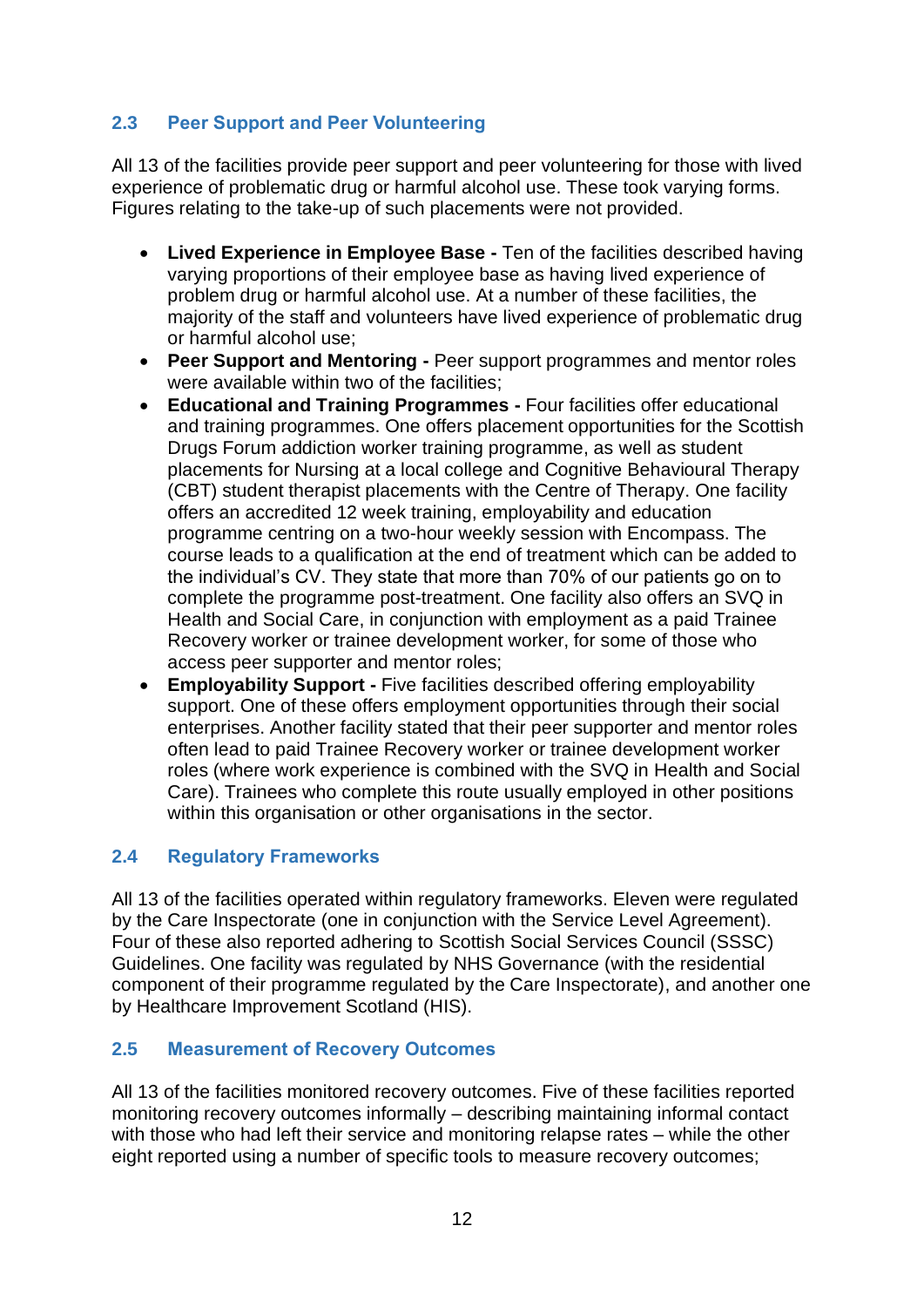- **Recovery Outcomes Web (ROW)<sup>9</sup>** Five of the facilities use the Recovery Outcome Web (ROW) Framework to measure outcomes. Two also assess externally corroborated outcomes for continuous total abstinence and nonoffending.
- **Outcome Star** Two facilities use the Outcome Star for recovery planning and measure of outcomes (with one also carrying quarterly reviews and gathering statistics when the client has finished aftercare).
- **Mixed Measures**  One facility reported using a number of measures. They have undertaken a longer term study to assess outcomes using the ASI-X (Addiction severity index, European version), with one-year outcomes published in a peer-reviewed journal. Successful completion of treatment is measured and reported to ADPs, Clinical Outcomes in Routine Evaluation (CORE-10) monitoring tool is used at admission and discharge, and the Treatment Perception Questionnaire is used at discharge. They also have active outreach for patients who do not attend aftercare or who are alerted to them by their peers or by themselves as needing extra attention. They also have an intensive aftercare group for those who are struggling or have lapsed or relapsed.

**Five of the organisations stated that they measured medium-to long-term recovery outcomes or engaged in either formal or informal follow-up with individuals who had used their services.** Two stated that they do not measure long-term outcomes. Four mentioned holding data on former residents for periods as long as 18 years but it was unclear if this referred to keeping data for an extended period of time, or if it related to long-term monitoring of recovery outcomes in individuals.

The five organisations who reported long-term measurement of outcomes described doing so for durations ranging from 18 months to 5 years. One facility reported undertaking informal follow-up with former residents for up to 14 years.

#### **2.6 Links to Recovery Organisations and Mutual Aid**

Facilities provided data regarding their links to recovery communities and mutual aid. All 13 of the facilities offered in-house mutual aid, and the vast majority (92%, n=12) linked residents to other recovery organisations upon completion of their programme. The majority (92%, n=12) also provided residents links to mutual aid organisations upon programme completion, while 23% maintained unspecified other links to recovery communities and mutual aid.

<sup>&</sup>lt;sup>9</sup> The Recovery Outcomes Web (ROW) is a component of Drug and Alcohol Information System (DAISy)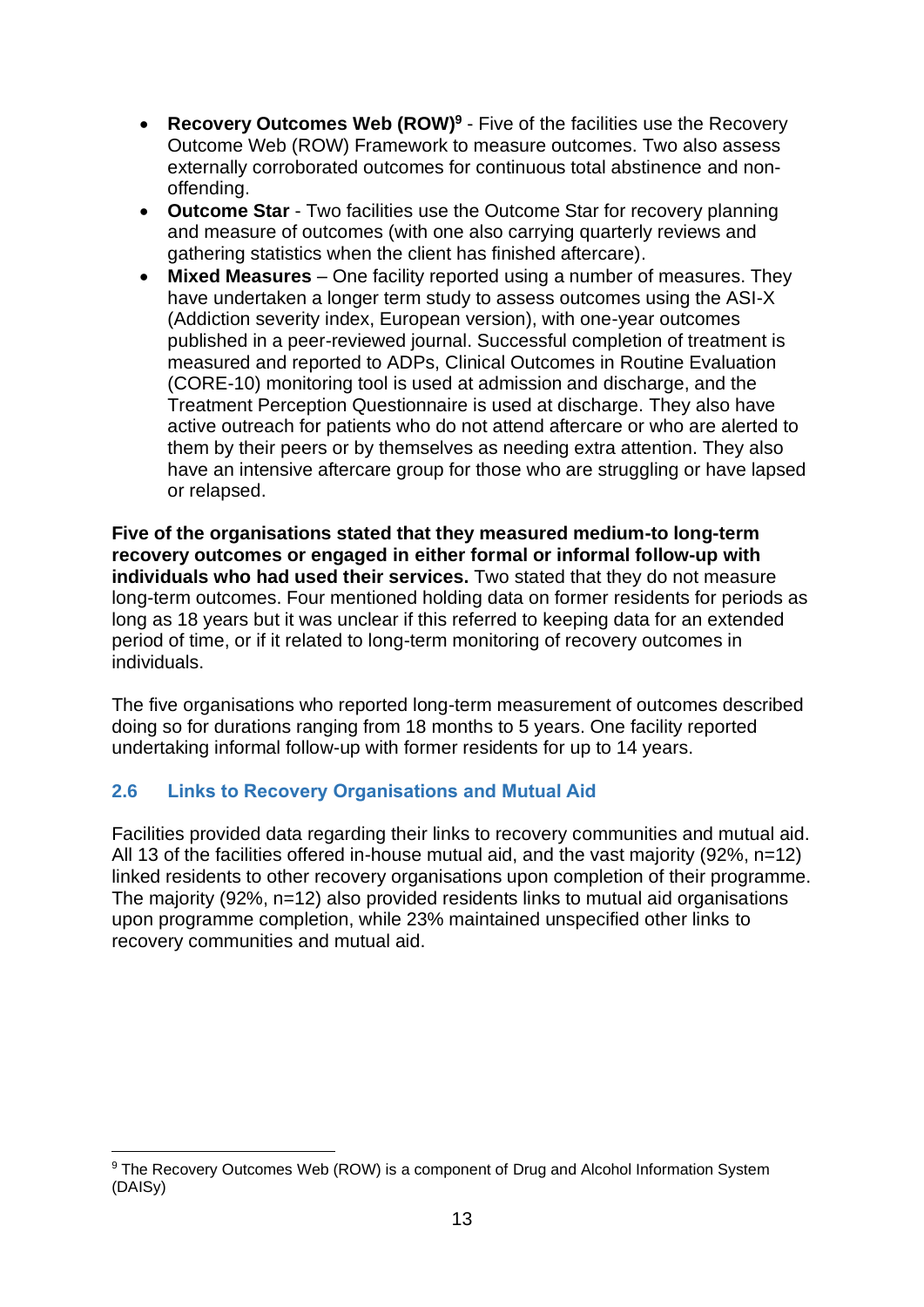

**Figure 2.2 – Facilities' Links to Mutual Aid and Other Recovery Organisations (n=13)**

#### **2.7 Outcomes**

Five facilities provided their rehab completion rates (measured against a full program duration). One stated that they do not have a full programme duration, while another stated that their discharge and completion rates were not available.

Across these five facilities there was an average completion rate of 65.4%. In four out of these five facilities, more than two-thirds of those completed their full programme duration, while only 24% of those attending one facility completed their programmes<sup>10</sup>. The highest completion rate was 88%. In four of these five facilities, more than two thirds of individuals completed their full programme.

The data highlighted, however, the challenges in effectively measuring outcomes across residential rehabilitation facilities. Foremost, there is no standardised provision; the programmes and services offered across these thirteen facilities ranged substantially in nature. Linked to this, programme durations ranged from five weeks to over a year. Further, these facilities cater for different populations – focusing on a combination of drugs or alcohol, or both, and serving different demographics. Additionally, some have relatively exclusive entry criteria, while others have more relaxed entry requirements. The lack of comparability between outcomes across facilities is compounded by the lack of universal outcomes tools. Further work is therefore required in order to disentangle what length and type of programme works for particular groups.

<sup>&</sup>lt;sup>10</sup> No breakdown was provided for the two facilities for which data was provided.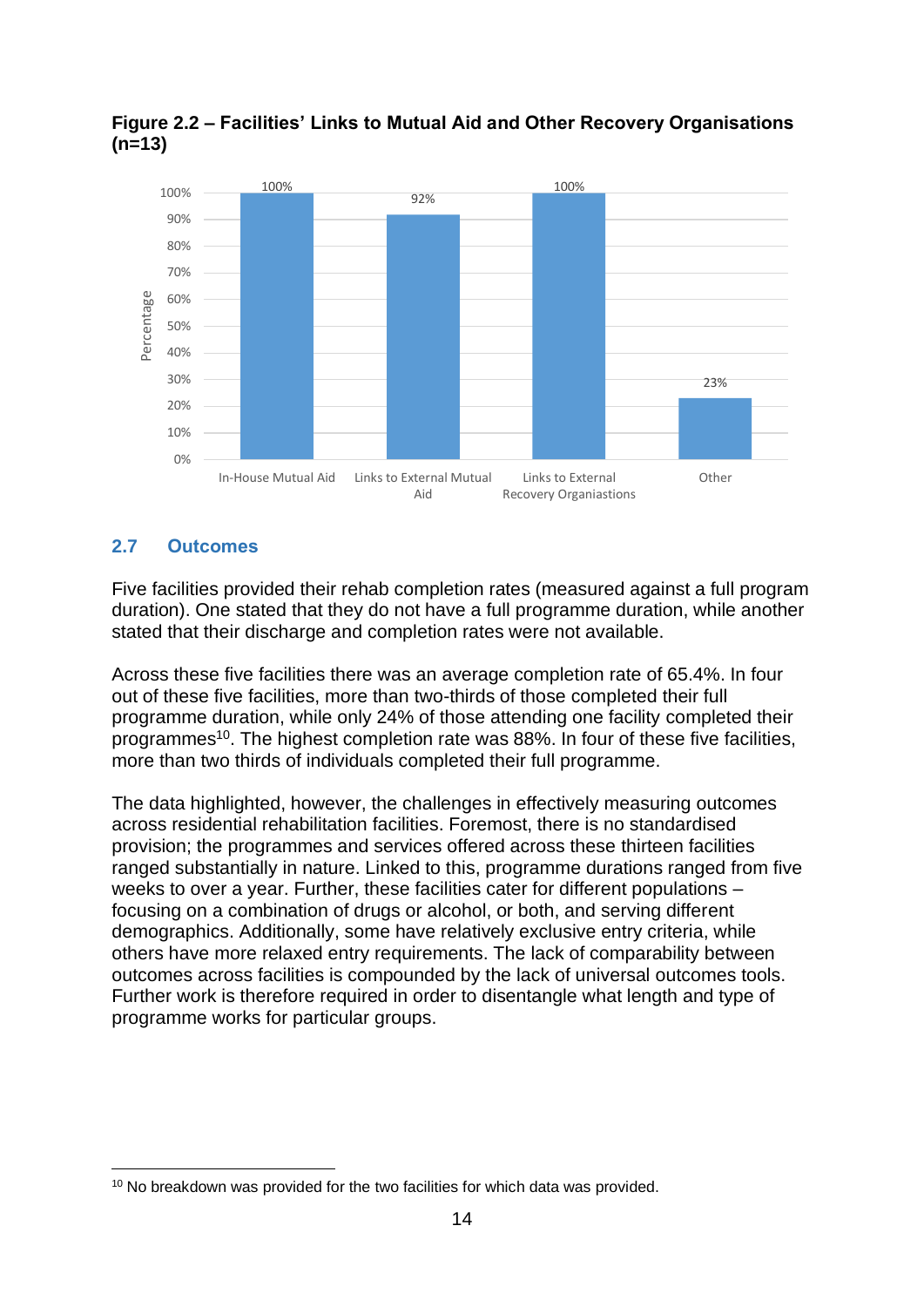### **3. Referral Pathways and Funding Routes**

#### **3.1 Funding Routes**

The facilities described accepting residents funded by a range of sources.

- **Alcohol and Drug Partnerships (ADPs) –** Four facilities accepted places funded by local Alcohol and Drugs Partnerships (ADPs) in 2019/20. Only the statutory residential rehab facility (LEAP) stated that ADPs funded all of their 81 placements. ADPs funded 57% of places at Phoenix Futures, while funding a minority of places across Hebrides Alpha Support (40%) and Abbeycare (3%). The majority of facilities (n=57%) reported receiving no ADP funded placements.
- **Self-Funding** Three facilities accepted places which were self-funded. Selffunded places made up the majority (92%) of places at one facility, and less than half at another two (41% and 26%).
- **Private Insurance**  Two facilities reported that 5% and 59% of their placements were funded by private insurance.
- **Other**  Places across eight facilities were funded by a combination of **Social Security payments (primarily Housing Benefit) and charitable funding**. For six of these facilities, this formed the sole source of funding. One described receiving a small number of placements from **Local Authorities across the rest of the UK**.

| Table 3.1 – Estimated percentage of individuals accessing facilities by    |
|----------------------------------------------------------------------------|
| different funding pathways across sectors, 2019/20 (13 facilities, n=1144) |

|                              | <b>ADP</b><br>Funded (n) | Self-Funded<br>(n) | <b>Private</b><br>Insurance (n) | Other* (n) |
|------------------------------|--------------------------|--------------------|---------------------------------|------------|
| <b>Private</b>               | 1.1%                     | 60.5%              | 38.4%                           | $0\%$      |
| $(n=656)$                    | (7)                      | (397)              | (252)                           |            |
| <b>Third-Sector</b>          | 15.0%                    | 5.9%               | 0%                              | 77.9%      |
| $(n=404)$                    | (61)                     | (24)               |                                 | (319)      |
| <b>Statutory</b><br>$(n=84)$ | 100%<br>(84)             | 0%                 | 0%                              | $0\%$      |
| <b>Total</b>                 | 13.2%                    | 36.8%              | 22.0%                           | 27.8%      |
| (n=1144)                     | (152)                    | (421)              | (252)                           | (319)      |

 **\*Social Security Payments; Charitable Grant; Local Authority Funding from Rest of UK; Subsidised by Facility**

Table 3.1 shows that self-funding was the most common (36.8%) funding pathway to residential rehabilitation across the thirteen facilities for which survey data was available. Other sources of funding (primarily Social Security payments in the form of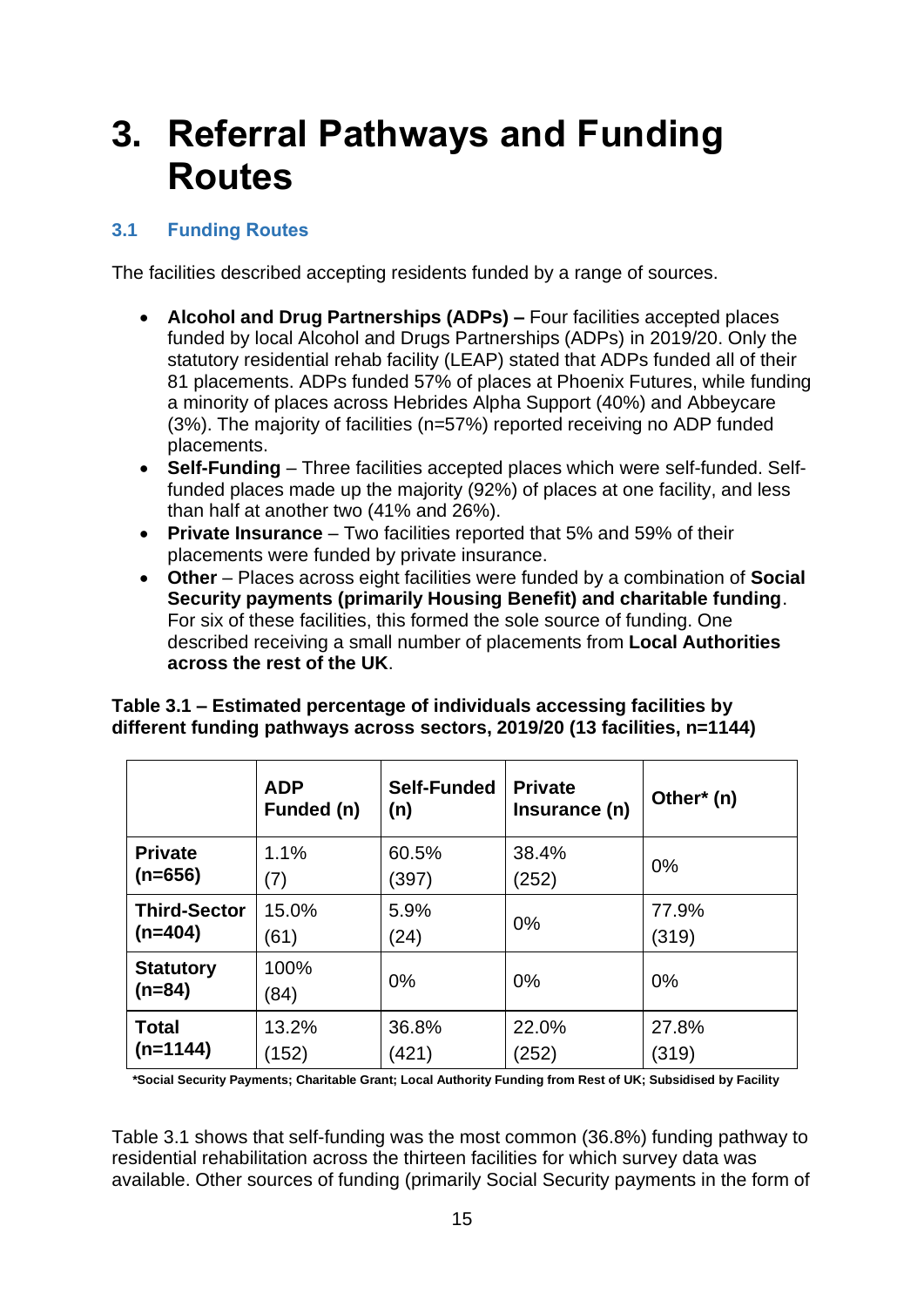Housing Benefit and charitable grants) contribute over a quarter (27.4%) of places across Scotland, with private insurance making up around one in five (22.0%) places. ADP funded places made up little more than a tenth (13.2%) of the total; higher only than those subsidised by the facility (0.4%).

#### **3.2 Residential Rehab Admissions by ADP**

ADP Annual Reports for 2019/20 were available from 22 of a total of 31 ADPs at the time of writing. ADPs were asked about the number of referrals taking place within their area. These 22 ADPs reported that they were aware of a total of 495 referrals taking place for the year 2019/20. In the ADPs for which Annual Reports were available, 62% of those starting residential rehab treatment during 2019/20 were male and 32% female, with 6% not specified (Figure 3.1).



**Figure 3.1 – Residential Rehab Admissions by Gender, 2019/20 (n=495)**

 $\blacksquare$  Males  $\blacksquare$  Females  $\blacksquare$  Not specified

**There is a large variance in the numbers referred for treatment across these 22 ADP areas which is not fully explained by their different population sizes or estimated need**. 77% of the total number referred to residential rehab facilities came from five ADP areas; Glasgow City, West Dunbartonshire, City of Edinburgh, Fife and South Ayrshire.

**If the rate of referral in the ADP area with the greatest referral rates (122.6 per 100,000) was applied to the rest of Scotland, there would be an estimated 6,695 individuals referred to residential rehab facilities across the country**. Caution should be applied when drawing conclusions from this estimate given the array of factors which likely contribute to the huge diversity seen in rates of admission to residential rehab across ADPs. These factors include the proportion of the population engaging in harmful alcohol or problem drug use across each area and the geographic distribution or availability of rehab facilities. Further, it is possible that, given the open ended nature of the question in the Annual Report, there may be variation in terms of how this question has been interpreted.

#### **3.3 ADP Referral Pathways**

**Of the 22 ADP annual reports received so far 20 (91%) stated that they had specific pathways to access residential rehabilitation during 2019/20.** The two areas which did not have specific pathways in place were both gave details of how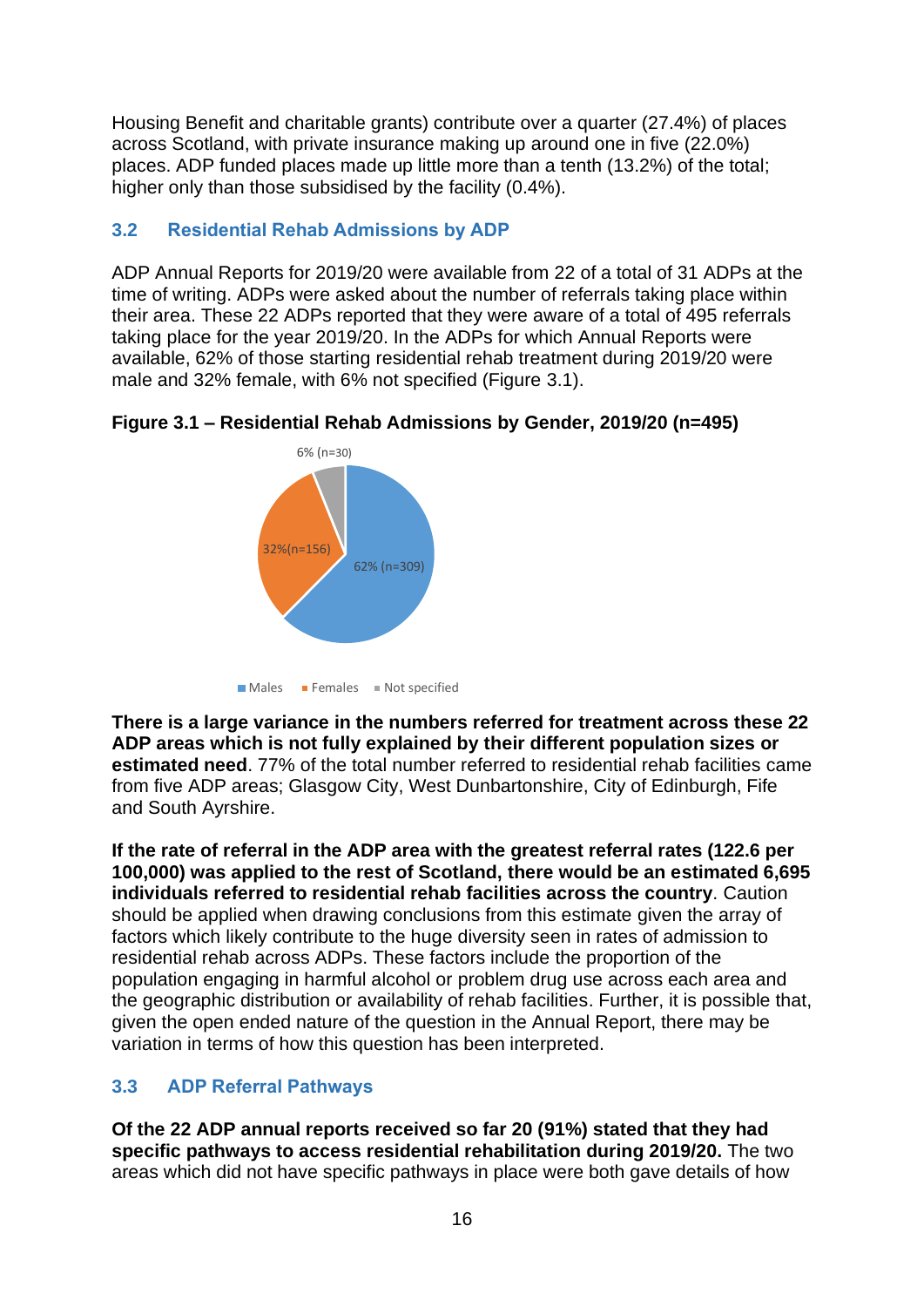this area is being developed and both areas did report that people had started a rehab placement during that year.

**The ADP Reports detailed how referrals could be made by a number of agencies.** Referral could be made by a number of professionals including NHS and other health professionals (such as GPs), voluntary sector and social work. In some cases people were able to self-refer. A number of ADPs described arrangements for referral via criminal justice pathways, including social work or direct from prisons. In some ADPs a range of professionals are involved in the assessment of referrals. In some cases the individual is also involved in the assessment process.

Three areas reported having a pathway in place, but that no people had started residential rehab during that financial year.

#### **3.4 ADP Funding Criteria**

ADPs were asked to broadly give details around their residential rehab pathways as part of the 2019/20 ADP annual report. While not providing a comprehensive record of all pathway details, the responses reveal a number of common features for funding criteria.

- **Exhausted local options** a number of ADPs mentioned that people would only be considered for rehab if local community options had been unsuccessful and they had been unable to manage their recovery in a community setting.
- **A clear goal of rehab/recovery and be engaged with services** several ADPs highlighted the need for an individual to express a clear goal of recovery and positive engagement with residential rehab. Some cited specifically that being engaged with services is a pre-requisite.
- **Abstinence / post detox admission** some ADPs specified a period of abstinence or a detox process as a perquisite for admission to rehab.
- **History and background of the person** considerations include a drug and alcohol history, social history, medical history, family history criminal justice history and forensic history and toxicology.

#### **3.5 Funding Arrangements and Partnerships**

**ADPs described a number of different funding arrangements they held with the NHS and local authorities.** These funding arrangements take a number of different structures across ADPs. Four of the ADPs for which data was available described three specific forms of funding arrangements.

- Funding is provided by the NHS Exceptional Referral fund, occasionally supplemented by Social Work;
- The detox phase is funded by NHS and the rehab phase by the Local Authority;
- The first 6 weeks are funded by, with the following 6 weeks funded by the Local Authority.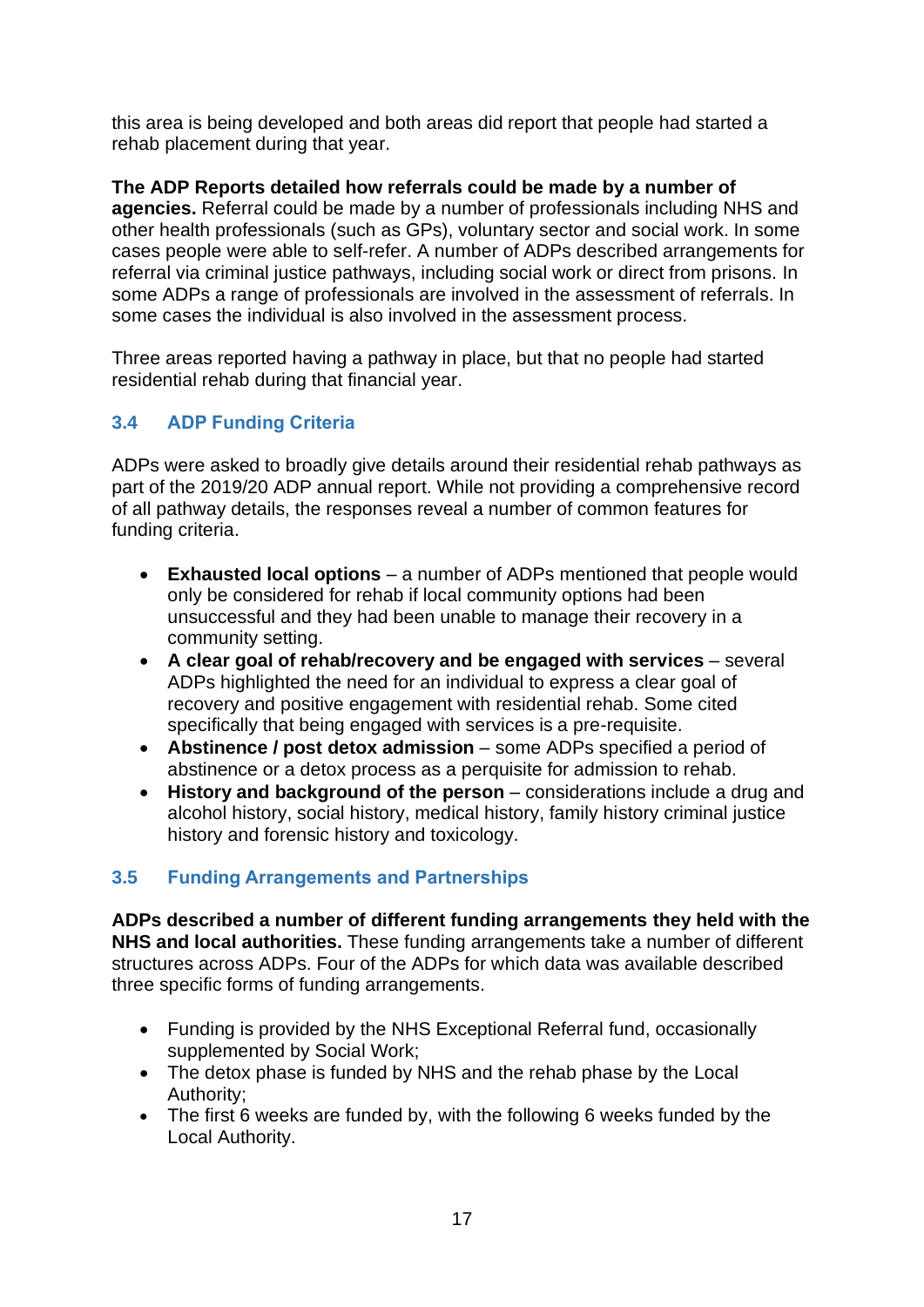#### **ADPs also described a range of partnerships with specific rehab providers.**

Five ADPs (North Ayrshire, South Ayrshire, East Ayrshire, Highland and MELDAP) described partnership arrangements with specific rehab providers.

- **North, South & East Ayrshire** Five short term elective dual addictions / mental health residential rehabilitation beds are available within local NHS Addictions Inpatient Unit;
- **Highland** Eight beds commissioned through one facility (two short stay and six 14 week placements);
- **Midlothian & East Lothian (MELDAP)** Commission 20 places annually at one facility.

#### **3.6 ADP Expenditure**

ADPs were asked to detail how much they spent on residential rehab as part of their Annual Report. Understanding expenditure in this area is problematic and not recorded in a uniform way, therefore ADP spend figures are unlikely to be an accurate representation or provide comparable data.

Because of the different funding and partnership arrangements detailed above, spend will not always flow through the ADP. Data is still being collected and some ADPs could not provide details as funding structures do not allow for this disaggregation. However, the available data does provide insight into the marked variability of funding across ADPs:

- Total funding reported varied from £2000 to £4.2 million;
- three areas reported they had no expenditure on residential rehab (Orkney, Dumfries & Galloway and Renfrewshire);
- expenditure per place varied from £0 to £34,000; and
- the average expenditure per place (where any expenditure was reported) was around £7000.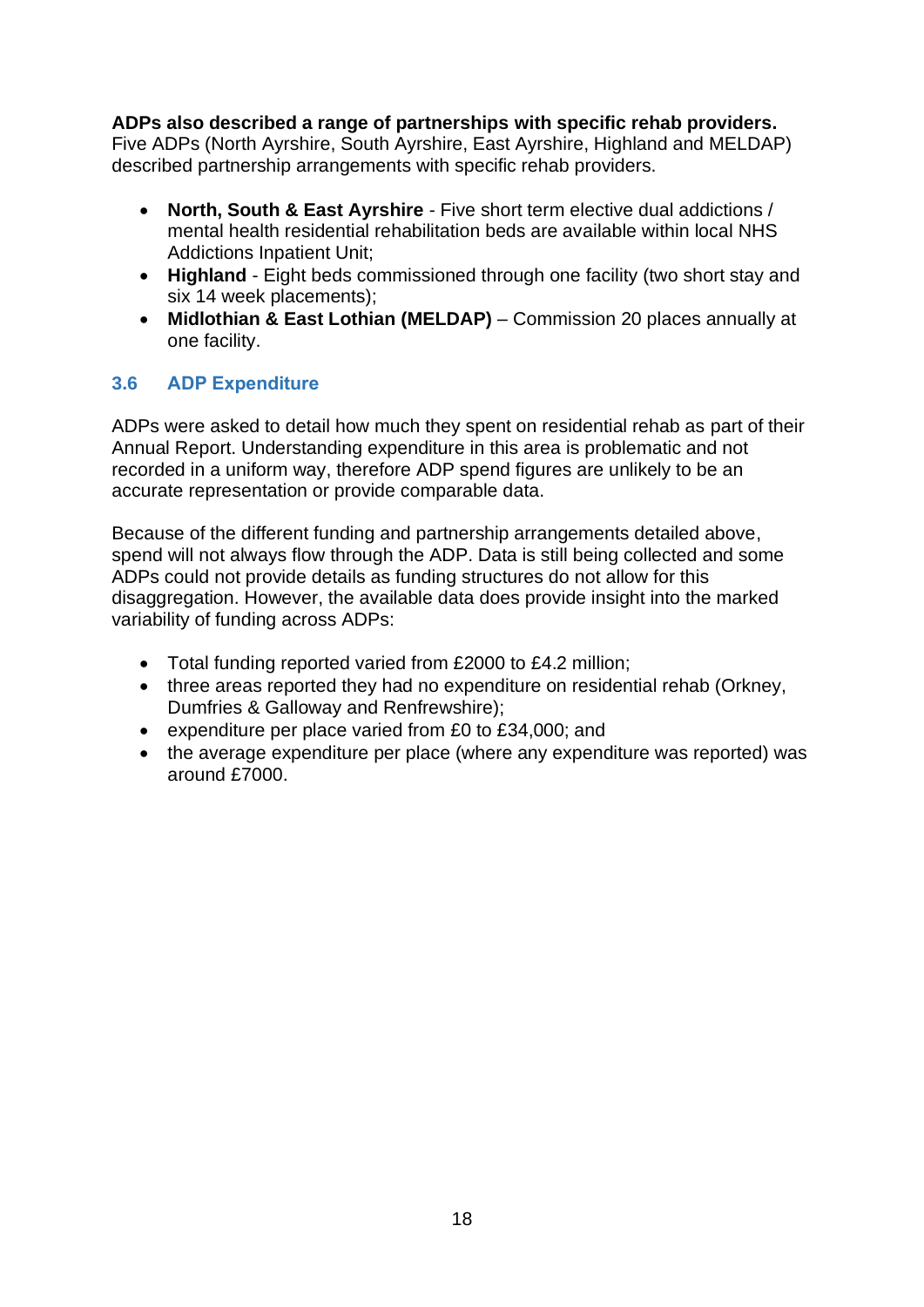#### **Appendix I – 18 Residential Rehabilitation and Specialist Supported Accommodation Facilities identified by mapping exercise**

|                  | <b>Project Name</b>                                              | <b>Service Type:</b><br>$RR = Residental$<br><b>Rehab</b><br><b>SSA = Specialist</b><br><b>Supported</b><br><b>Accommodation</b> | <b>Provider</b><br><b>Type</b> | <b>ADP/Local</b><br><b>Authority</b><br>Area | No.<br><b>Beds</b> |
|------------------|------------------------------------------------------------------|----------------------------------------------------------------------------------------------------------------------------------|--------------------------------|----------------------------------------------|--------------------|
| 1                | CrossReach<br>Residential<br><b>Recovery Service</b>             | <b>RR</b>                                                                                                                        | <b>Third Sector</b>            | Glasgow City                                 | 17                 |
| $\overline{2}$   | <b>Beechwood House</b>                                           | <b>RR</b>                                                                                                                        | <b>Third Sector</b>            | Highland                                     | 10                 |
| 3                | <b>Phoenix Futures</b><br>Scottish<br><b>Residential Service</b> | <b>RR</b>                                                                                                                        | <b>Third Sector</b>            | Glasgow City                                 | 31                 |
| $\overline{4}$   | Abbeycare<br>Scotland (UK)                                       | <b>RR</b>                                                                                                                        | Private                        | South<br>Lanarkshire                         | 21                 |
| 5                | Jericho House,<br>Greenock<br>(Shankland Road)                   | <b>SSA</b>                                                                                                                       | <b>Third Sector</b>            | Inverclyde                                   | 18                 |
| 6                | Jericho House,<br>Greenock<br>(Shankland Road)                   | <b>SSA</b>                                                                                                                       | <b>Third Sector</b>            | Inverclyde                                   | 10                 |
| $\overline{7}$   | Jericho House,<br>Dundee                                         | <b>SSA</b>                                                                                                                       | <b>Third Sector</b>            | Dundee City                                  | 12                 |
| 8                | Alternatives' Safe<br>As Houses Project                          | <b>SSA</b>                                                                                                                       | <b>Third Sector</b>            | <b>Glasgow City</b>                          | 36                 |
| $\boldsymbol{9}$ | <b>Maxie Richards</b><br><b>Foundation's Kings</b><br>Court      | <b>SSA</b>                                                                                                                       | <b>Third Sector</b>            | Argyll & Bute                                | 5                  |
| 10               | <b>Castle Craig</b><br>Hospital                                  | <b>RR</b>                                                                                                                        | Private                        | <b>Borders</b>                               | 101                |
| 11               | The Priory<br>Glasgow                                            | <b>RR</b>                                                                                                                        | Private                        | <b>Glasgow City</b>                          | 6                  |
| 12               | Lothians and<br>Edinburgh<br>Abstinence Project<br>(LEAP)        | <b>RR</b>                                                                                                                        | Statutory                      | City of<br>Edinburgh                         | 22                 |
| 13               | <b>River Garden</b>                                              | <b>SSA</b>                                                                                                                       | <b>Third Sector</b>            | South Ayrshire                               | 10                 |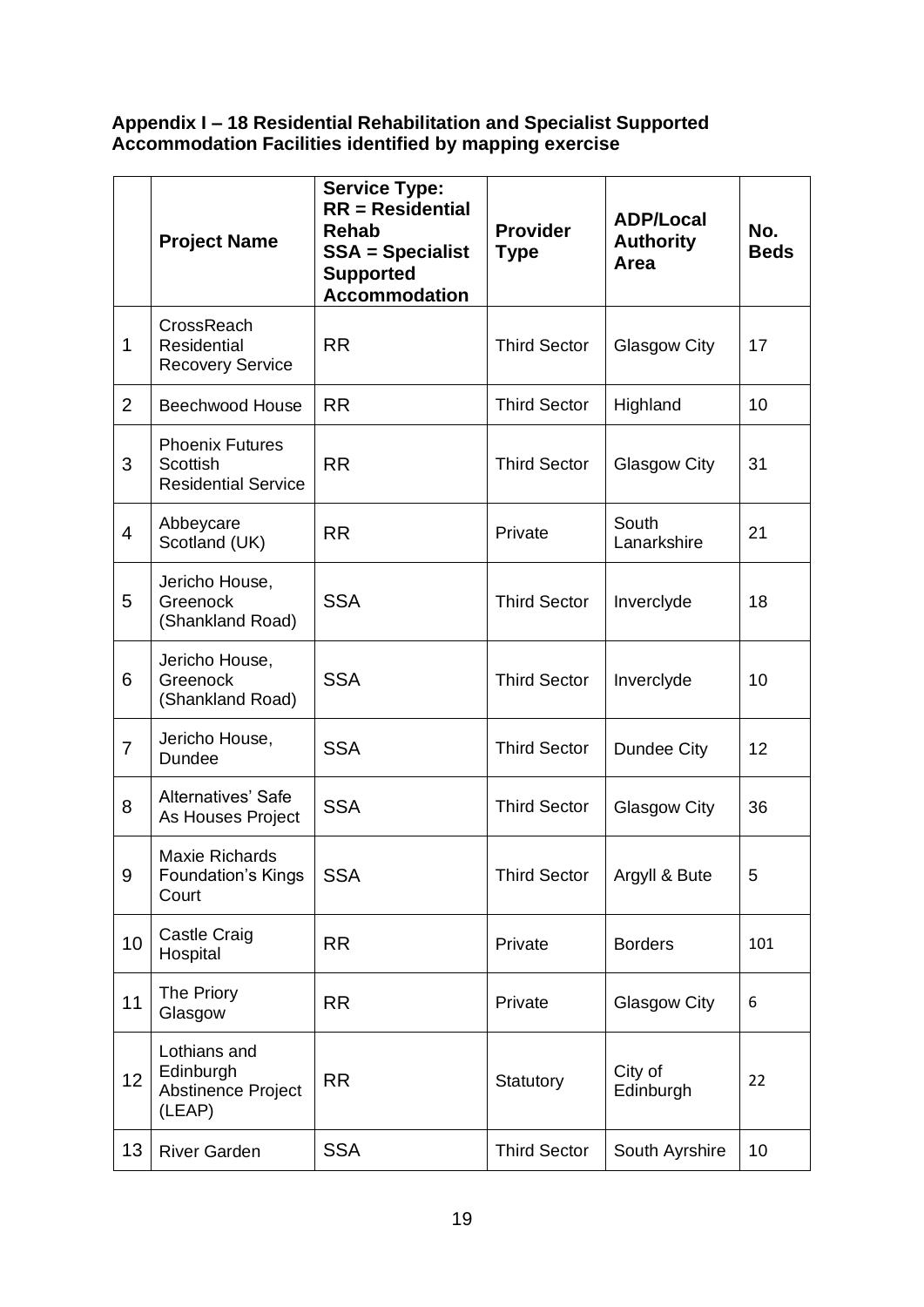| 14 | <b>Hebrides Alpha</b><br>Project | <b>SSA</b> | <b>Third Sector</b> | Western Isles  | 6  |
|----|----------------------------------|------------|---------------------|----------------|----|
| 15 | The Haven<br>Kilmacolm           | <b>SSA</b> | <b>Third Sector</b> | Inverclyde     | 18 |
| 16 | <b>Benaiah</b>                   | <b>SSA</b> | <b>Third Sector</b> | Aberdeenshire  | 6  |
| 17 | Sunnybrae                        | <b>SSA</b> | <b>Third Sector</b> | Aberdeenshire  | 12 |
| 18 | <b>Whitchester House</b>         | <b>SSA</b> | <b>Third Sector</b> | <b>Borders</b> | 24 |